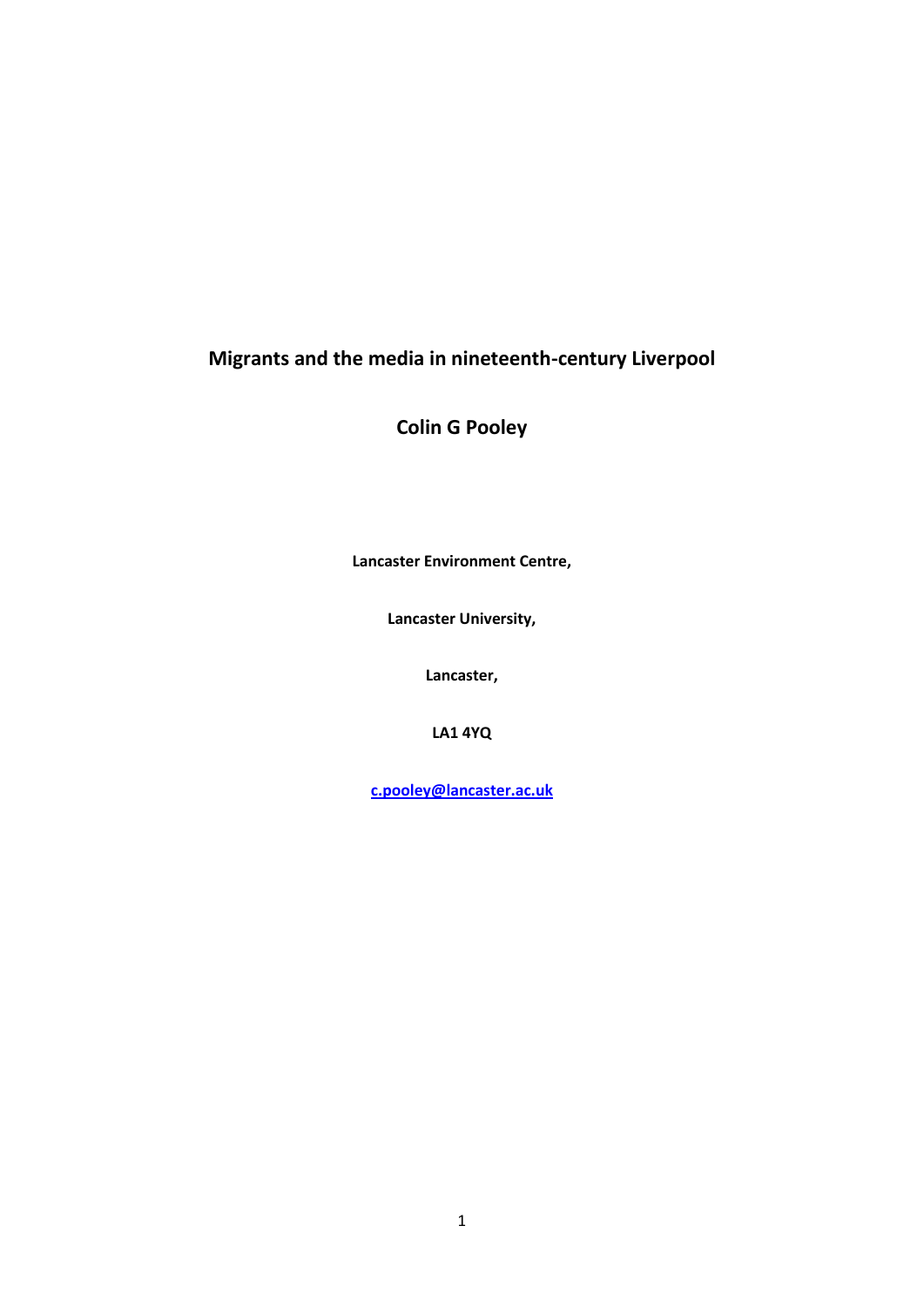### **Abstract**

Migration is a controversial topic in twenty-first century Britain, and similar debates were equally visible in the nineteenth century with ample evidence that migrants from Ireland and Europe faced stigmatization and discrimination in British cities. Today the media plays a major role in fuelling such debates, but little is known about the impact of newspaper reporting on public perceptions of migrants in the past. This paper focuses on the reporting of cases brought before the police courts in Liverpool in 1851, 1871 and 1891 and, through the use of nominal record linkage to census data, examines the extent and manner in which migrant origin was commented on in one major Liverpool newspaper. It is demonstrated that, perhaps surprisingly, this media outlet largely ignored migrant origin in its reporting, and thus was not a significant factor in shaping public perceptions of migrants in the city.

# **Autobiographical note**

Colin G Pooley is Emeritus Professor of Social and Historical Geography at Lancaster University. His research focuses on societal change in Britain and continental Europe since the eighteenth century, with a specific emphasis on migration and mobility. He has published widely including Pooley C and Turnbull J (1998) *Migration and mobility in Britain since the 18th century* (London, UCL Press).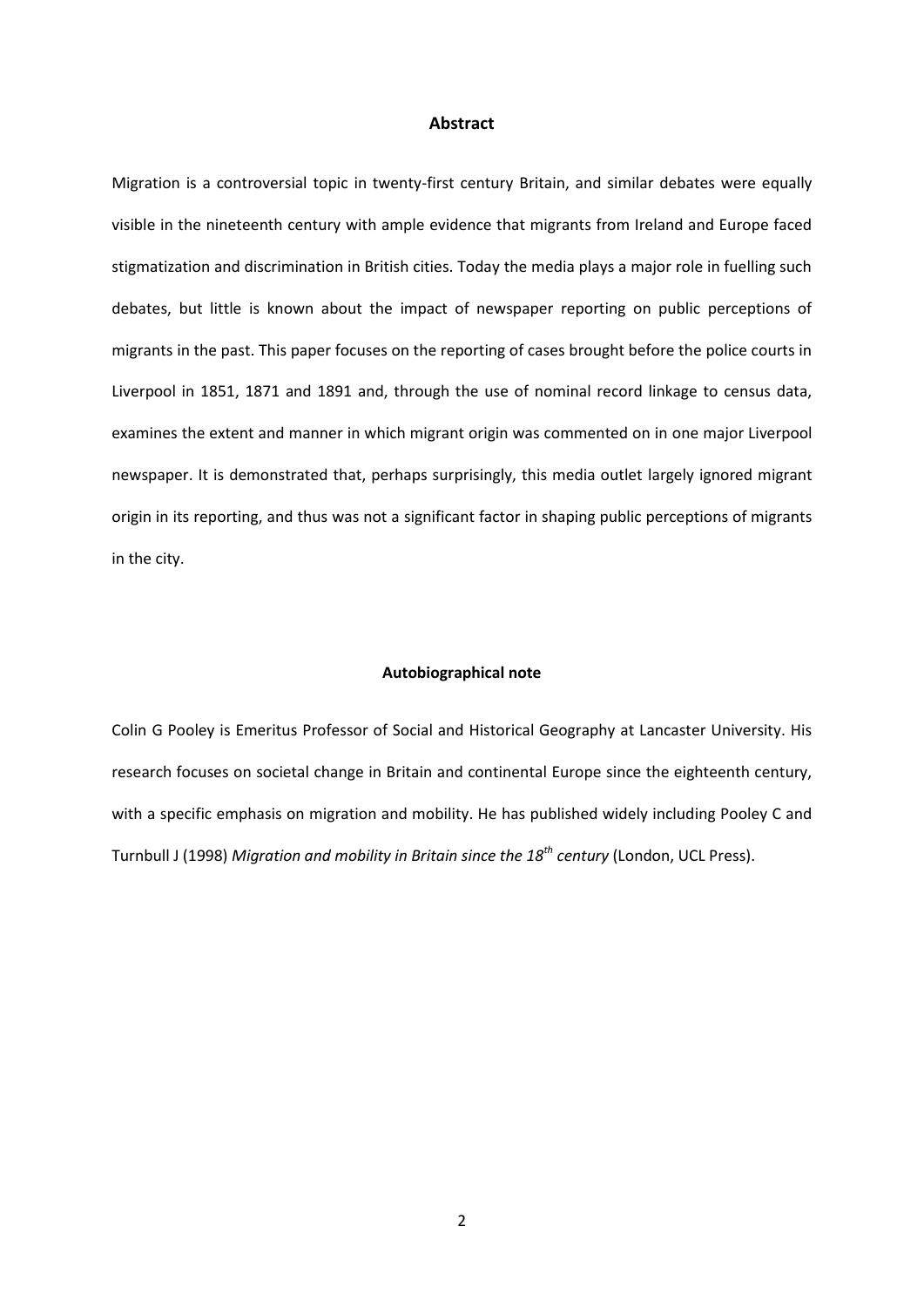#### **Migrants and the media in nineteenth-century Liverpool**

### **1. Introduction: the context**

1

Migration, and the impact of immigrants on economy, society and culture, is a topic that twenty-first century global media frequently highlight. Most often such stories cast immigrants in a negative light and construe immigration as a problem. In turn, such reporting can fuel discrimination against immigrants and can make their lives more difficult<sup>1</sup>. In twenty-first century Britain it seems rare for a popular newspaper not to run a story that focuses on immigration in some form. For instance, a detailed survey of media reporting of immigrants carried out in 2002 demonstrated the extent to which parts of the national press focused on issues relating to refugees and asylum seekers, most often casting these immigrants in a negative light.<sup>2</sup> Much less is known about the role of media in nineteenth-century Britain in reporting migration and immigration, and thus in potentially shaping contemporary attitudes towards immigrants. Discrimination against Irish migrants to Britain is welldocumented, and it is usually assumed that this was in part at least fuelled by stories that were

<sup>&</sup>lt;sup>1</sup>. P. Hartmann and C. Husband, *Racism and the mass media* (Totowa, N.J, 1974); C. Butterwegge, 'Mass media, immigrants and racism in Germany. A contribution to an on-going debate', *Communications,* 21 (1996), 203-20; K. O'Doherty and A. Lecouter, '"Asylum seekers", "Boat People" and "illegal immigrants": social categorization in the media', *Australian Journal of Psychology,* 59 (2007), 1-12.

<sup>2</sup> S. Buchanan, B. Grillo and T. Threadgold, *What's the Story? Results from Research into Media Coverage of Refugees and Asylum seekers in the UK* (London, 2003).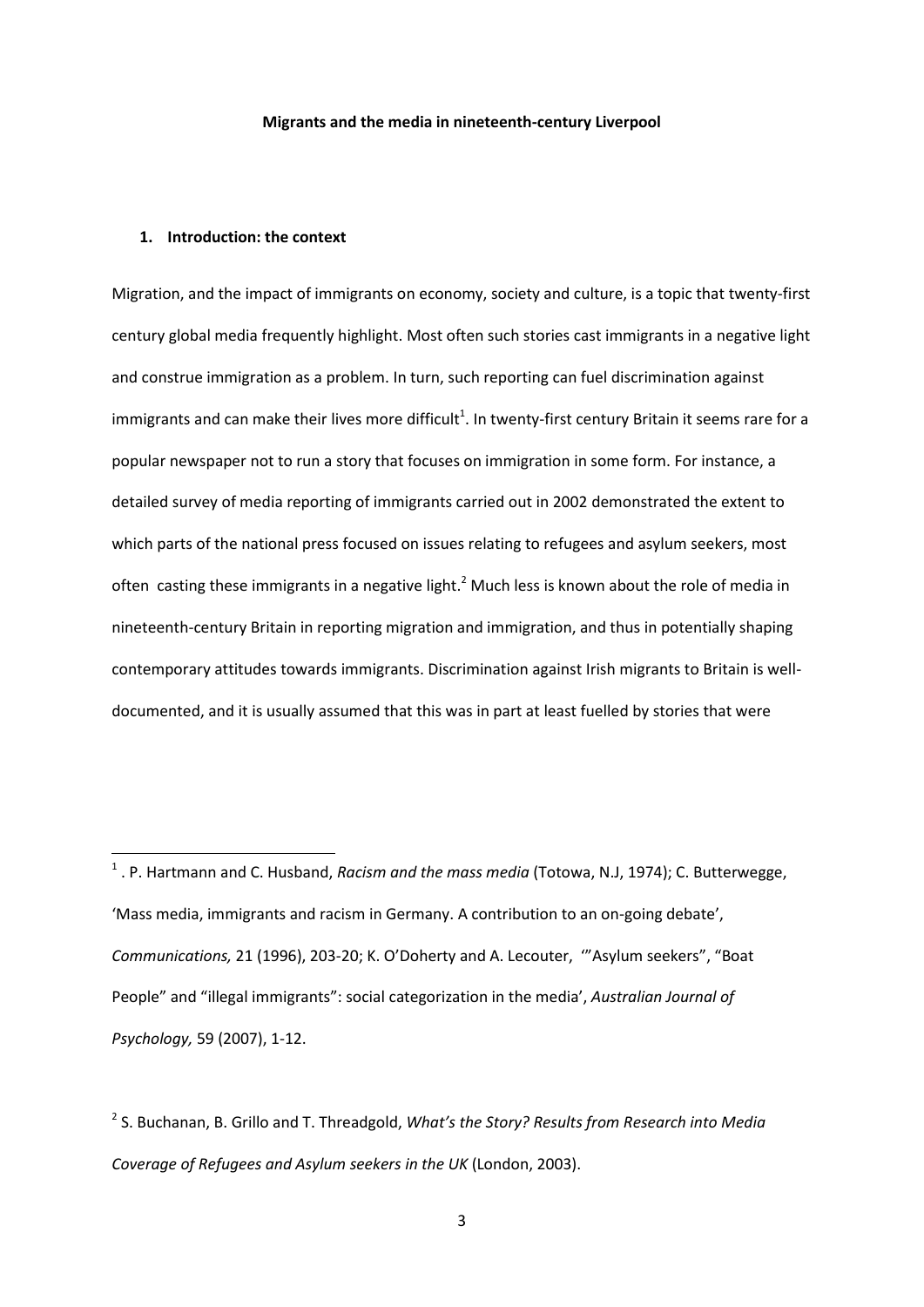reported in both local and national media<sup>3</sup>, but there is little evidence about the extent to which nineteenth-century British media shaped social and cultural constructions of immigration more widely<sup>4</sup>. This paper reports a pilot project that explores one aspect of this question: the degree to which crime reporting in one local British newspaper recognized migrant origin as a significant descriptor. In doing so it raises questions about the role of the media in shaping public opinion about migrants and immigrants, including Irish migrants to Britain, in the nineteenth century.

First, it is appropriate to briefly explore existing evidence in more detail. There were high levels of both internal migration and immigration in nineteenth-century Britain, but it was migration from Ireland to Britain that attracted most attention in mid-century<sup>5</sup>. Anti-Irish sentiments were commonly expressed by some prominent public figures and writers. In Liverpool successive Medical Officers of Health condemned Irish living arrangements and, especially, funeral customs; frequently

1

4 . L. Brake, B. Belland D. Finkelstein eds., *Nineteenth-century media and the construction of identities* (Basingstoke, 2000).

5 . C. Pooley and J. Turnbull, *Migration and mobility in Britain since the eighteenth century* (London, 1998); D. Feldman, 'Migration', in M. Daunton ed., *The Cambridge Urban History of Britain. Volume III 1840-1950* (Cambridge, 2000), 185-206; L. Tabali, *Global migrants, local culture. Natives and newcomers in provincial England, 1841-1939* (Basingstoke, 2011).

<sup>3</sup> . G.Davis, *The Irish in Britain, 1815-1914* (Dublin, 1991); D. MacRaild, *Culture, conflict and migration. The Irish in Victorian Cumbria* (Liverpool, 1998); M. O'Tuathaigh, 'The Irish in nineteenthcentury Britain: problems of integration', *Transactions of the Royal Historical Society,* 31 (1981), 149- 73; J. Belchem, *Irish, Catholic and Scouse: the history of the Liverpool Irish, 1800-1939* (Liverpool, 2007).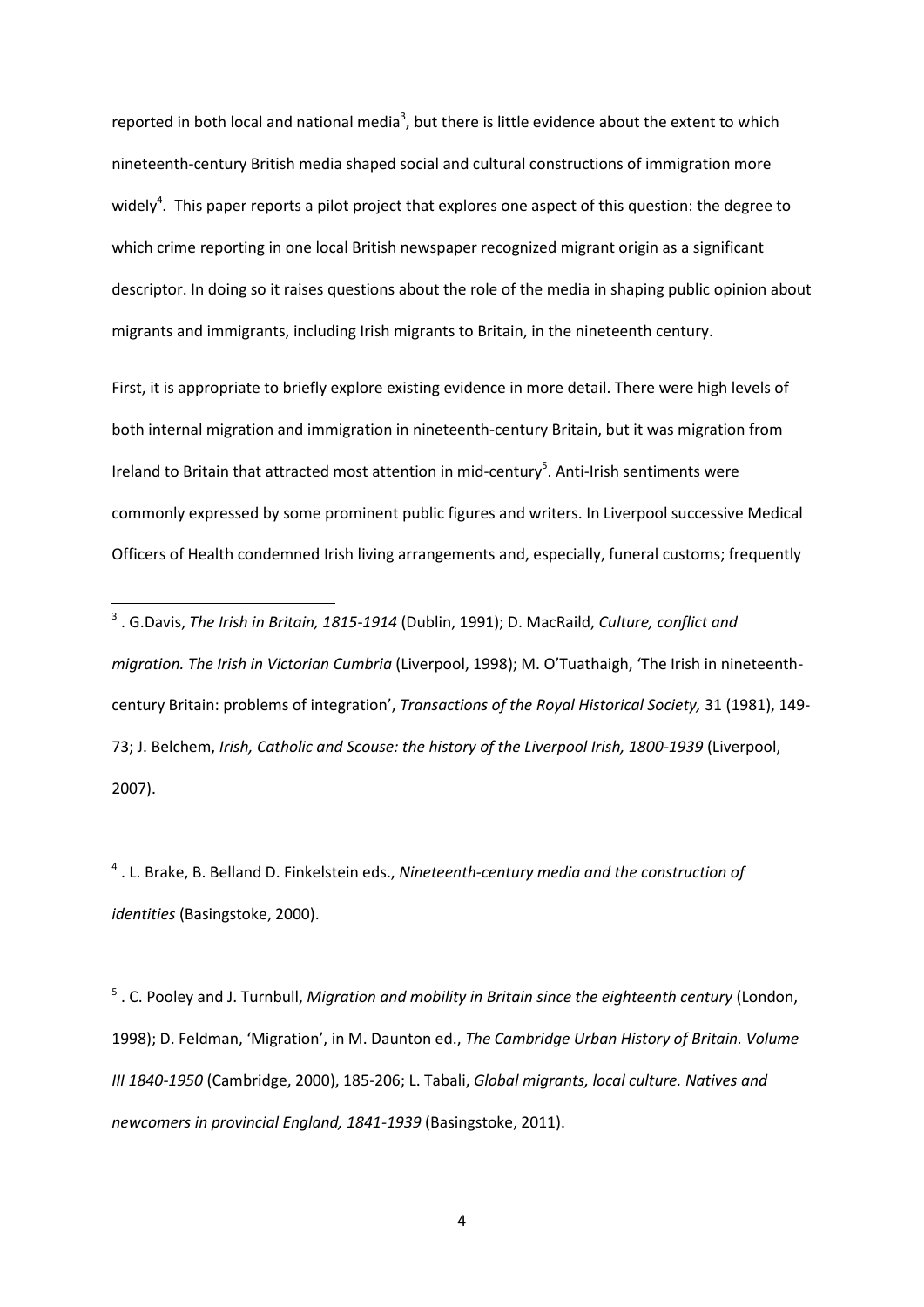blaming them for encouraging the spread of disease<sup>6</sup>. For instance in 1843, before the main influx of Irish famine migrants to the city, Dr Duncan (who later became Liverpool's first Medical Officer of Health (MoH)) stated forcefully:

The Irish poor are especially exposed to the operation of the physical causes of fever. It is they who inhabit the filthiest and worst ventilated courts and cellars, who congregate the most numerously in dirty lodging houses, who are the least cleanly in their habits, and the most apathetic about everything that befalls them … Nor does the evil stop with themselves. By their example … they are rapidly lowering the standard of comfort among their English neighbours<sup>7</sup>

Duncan continued to express similar sentiments during his tenure as MoH, effectively blaming the behaviour of Irish immigrants for the lack of improvement in sanitation and health in parts of the city:

The wards of high mortality … are those which contain the largest population of Irish of the lowest class, not only the most destitute, but the most improvident and the most filthy in their habits; while those with low mortality … are those which contain the smallest proportion of this class of the population. And so long as such an essential difference exists in the character and habits of the population of the two districts, no sanitary arrangements

<sup>&</sup>lt;sup>6</sup>. C. Pooley, 'The Irish in Liverpool c1850-1940', in M. Engman, F. Carter, A. Hepburn and C. Pooley eds., *Ethnic identity in urban Europe* (Aldershot, 1992), 71-98.

<sup>7</sup> . W. H. Duncan, *Report on the physical causes of high mortality in Liverpool* (Liverpool, 1843), 18.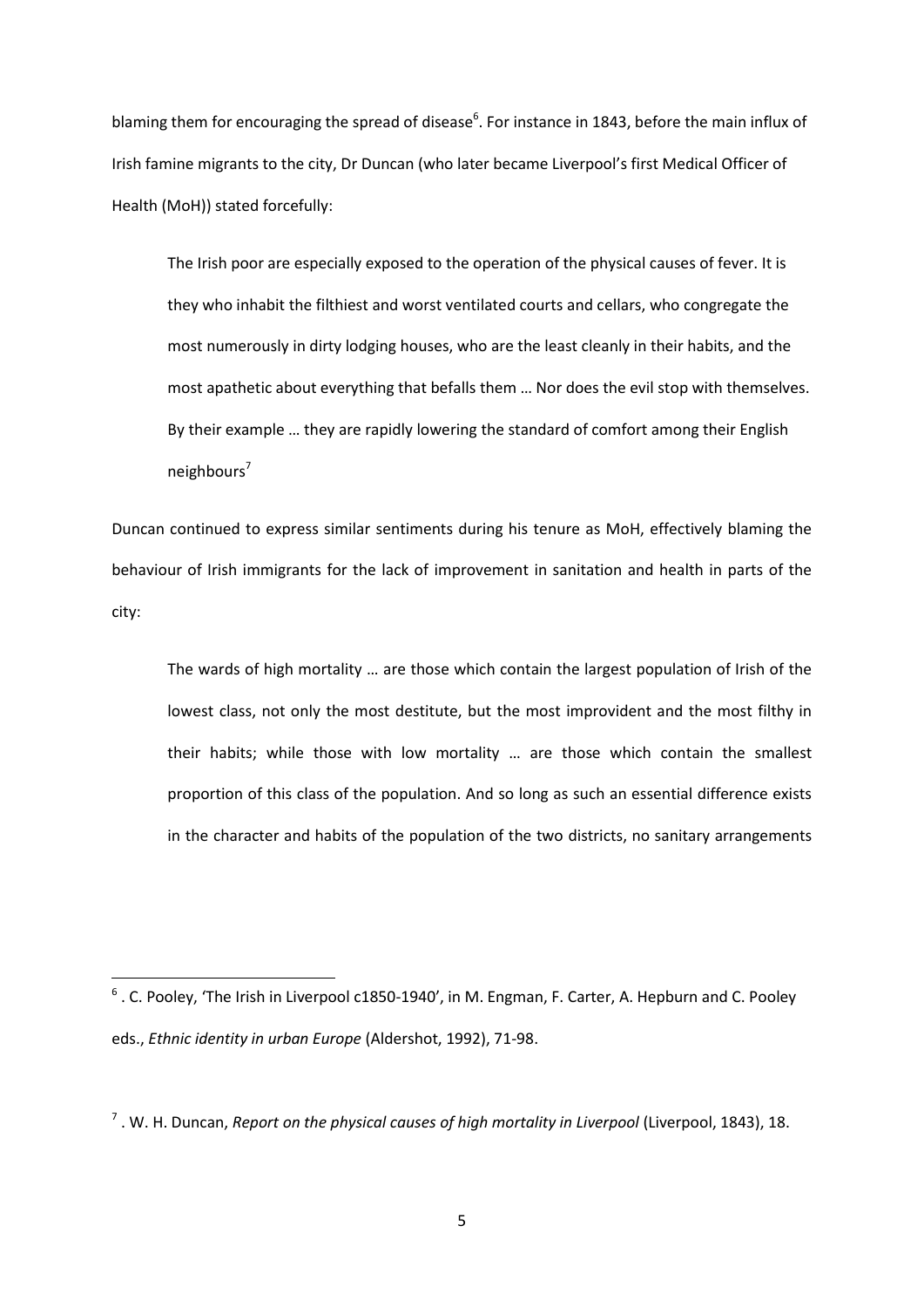however beneficial they may be, can ever reduce the mortality of the less healthy to that of the more healthy district.<sup>8</sup>

In 1863 Duncan was replaced as MoH by Dr Trench, but Duncan's successor was equally damning of the behaviour of Liverpool's Irish poor, effectively suggesting that they were not suited to what he saw as civilised urban life. Following a cholera death in an Irish neighbourhood in 1866 he wrote:

The three houses were crammed with men, women and children, while drunken women squatted thickly on the flags of the court before the open door of the crowded room where the corpse was laid. There had been, in the presence of death, one of those shameful carousals, which, to the disgrace of the enlightened progress and advanced civilisation of the nineteenth century, still lingers as dregs of ancient manners amongst the funeral customs of the Irish peasantry.<sup>9</sup>

Such views, even if expressed a little more charitably, persisted well into the twentieth century with one commentator writing of the Irish in Liverpool in 1912:

The Irish constitute a serious problem. They largely form the roughest and lowest elements of the people, and are mainly settled in two poor districts in the north and south. Gay, irresponsible, idle and quarrelsome, they seem by nature unfitted for the controlled life of a large town, which tends only to accentuate their feelings. It seems impossible for them to adopt the restraints, the responsibilities, and the sense of corporate citizenship which should be essential characteristics of the town dweller. They contribute abnormally to the

<sup>8</sup> . W. H. Duncan, *Report on the Health of Liverpool* (Liverpool, 1859), 11.

<sup>9</sup> . W. S. Trench, *Report on the Health of Liverpool* (Liverpool, 1866), 23.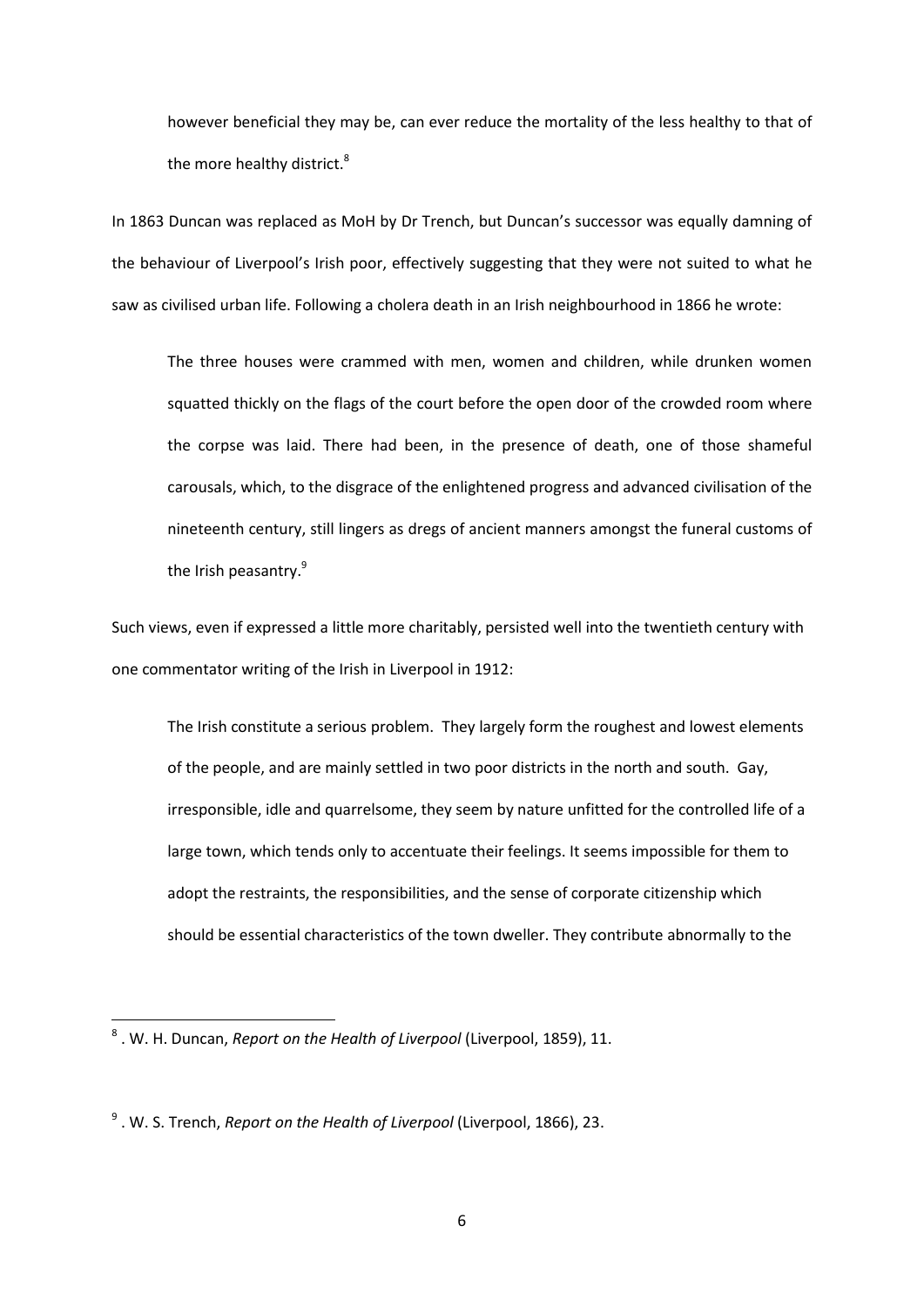work of the police court and fill the workhouse and charitable institutions. They are the despair of the social reformer while they win his heart with their frolicsome humour'<sup>10</sup>

Given that such views were expressed by men in prominent public positions, and by other commentators, it might be expected that migrant origin, especially from Ireland, would be commented on in the press, especially when misdemeanours had been committed. However, this has not been systematically tested and research reported in this paper begins to examine this issue in the context of Victorian Liverpool

Some attention has been given to anti-Irish discrimination in the labour market, especially the extent to which newspaper advertisements specified that Irish servant girls would not be welcome in non-Irish households. This certainly occurred. Such adverts, specifically stating that no Irish need apply (NINA), peaked in Britain in the 1850s following the main wave of Irish migration, and were most common in London and North-west England (both areas with a large Irish migrant population). But in both Britain and the USA it has been argued that the myth of such discrimination was somewhat stronger than the reality (at least as expressed in newspaper adverts). There were of course many other ways in which discrimination in the recruitment of servants could operate.<sup>11</sup> One typical example from a Liverpool newspaper of 1871 read: 'Wanted a General Servant (not Irish) with good character. Wages £12. Two in family – apply after 11am at  $\ldots$ '.<sup>12</sup> However, this was the only such

<sup>11</sup> . R. Jensen, '"No Irish Need Apply": a myth of victimization', *Journal of Social History,* 36 (2002), 405-29; D. MacRaild, '"No Irish Need Apply": the origin and persistence of a prejudice', *Labour History Review* 78 (2013), 1-3.1

 $12$ . Liverpool Mercury, Wednesday May 24<sup>th</sup>, 1871.

1

<sup>10</sup> . F. D'Aeth, 'Liverpool', in H. Bosanquet ed., *Social conditions in provincial towns* (London, 1912), 38.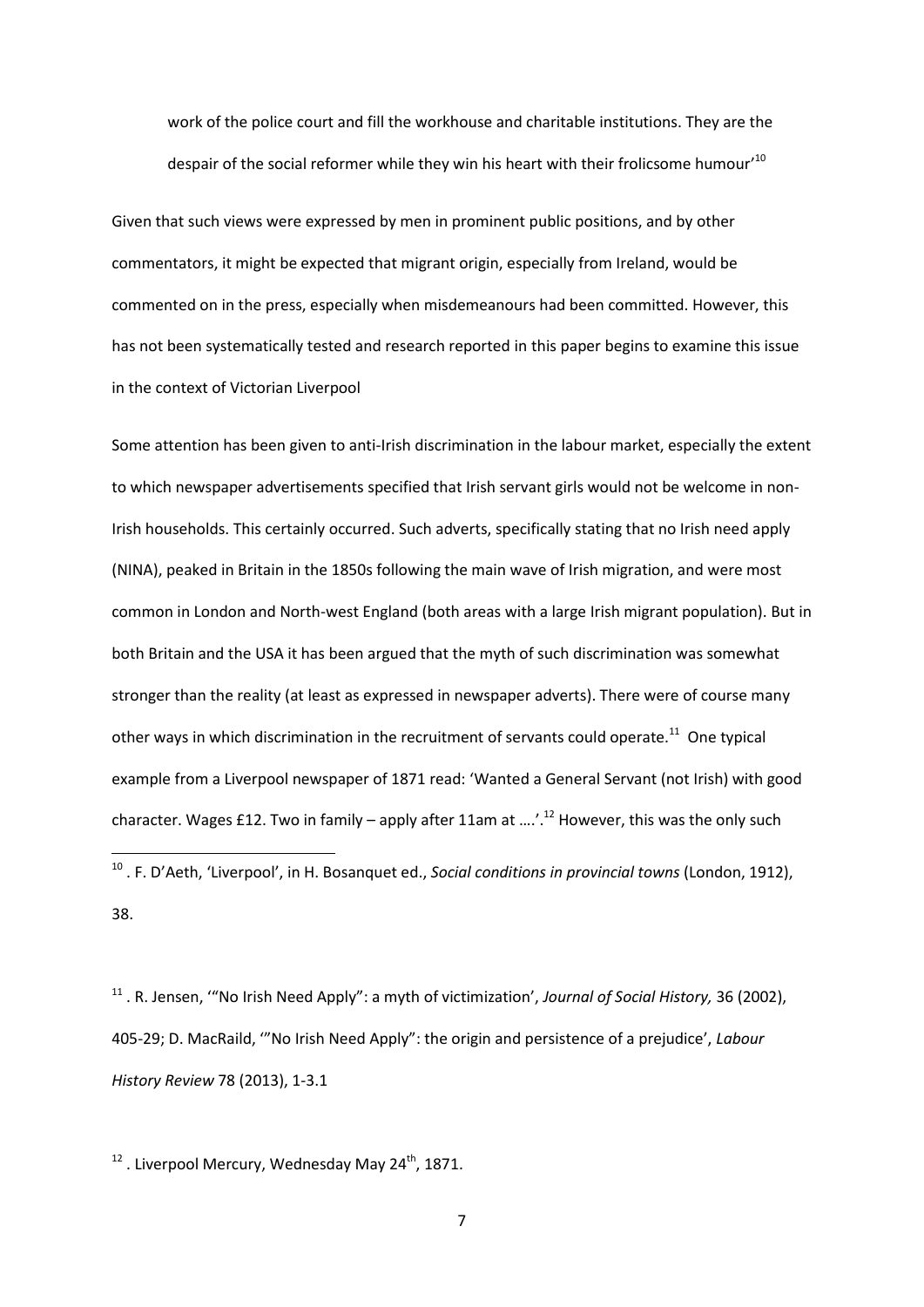example out of 69 adverts for servants in this issue of the newspaper suggesting that, although sometimes occurring, by this date the practice was by no means common. This paper explores the extent to which anti-Irish feelings were expressed through other sections of the printed media.

Liverpool and London were probably the two most cosmopolitan cities in nineteenth-century Britain, and London in particular had by far the greater number of migrants from a range of continental European countries. Migrants from France, Germany and Italy especially were concentrated in central London Boroughs, and here too there is some evidence of ethnic stereotyping and discrimination in the press and among other commentators $^{13}$ . Such reports especially occurred in local news media in the late-nineteenth century, usually associating European migrants with crime, immorality and dishonesty. For instance: 'The French colony located in the neighbourhood of Leicester Square attracts to it the immoral of the streets of Paris; and so of the German and other colonies<sup>'14</sup> and 'Italians are extremely clever at escaping from the clutches of the police, even when they commit a murder as well as a robbery'.<sup>15</sup> Were similar attributes attached to foreign migrants in late nineteenth-century Liverpool?

It is relatively easy to extract particular statements from newspapers or other media, and to assume that these are representative of a much wider trend. In this paper I attempt to undertake a more systematic analysis of references to migrant origin in the reporting of crime in nineteenth-century

<sup>13</sup> . C. Holmes, *John Bull's island: immigration and British society, 1871-1971* (London, 1988); P. Panayi, *Immigration, ethnicity and racism in Britain, 1815-1945* (Manchester, 1994).

<sup>14</sup>. St Pancras Guardian, November 1889.

1

<sup>15</sup> . St Pancras Guardian, August 1890.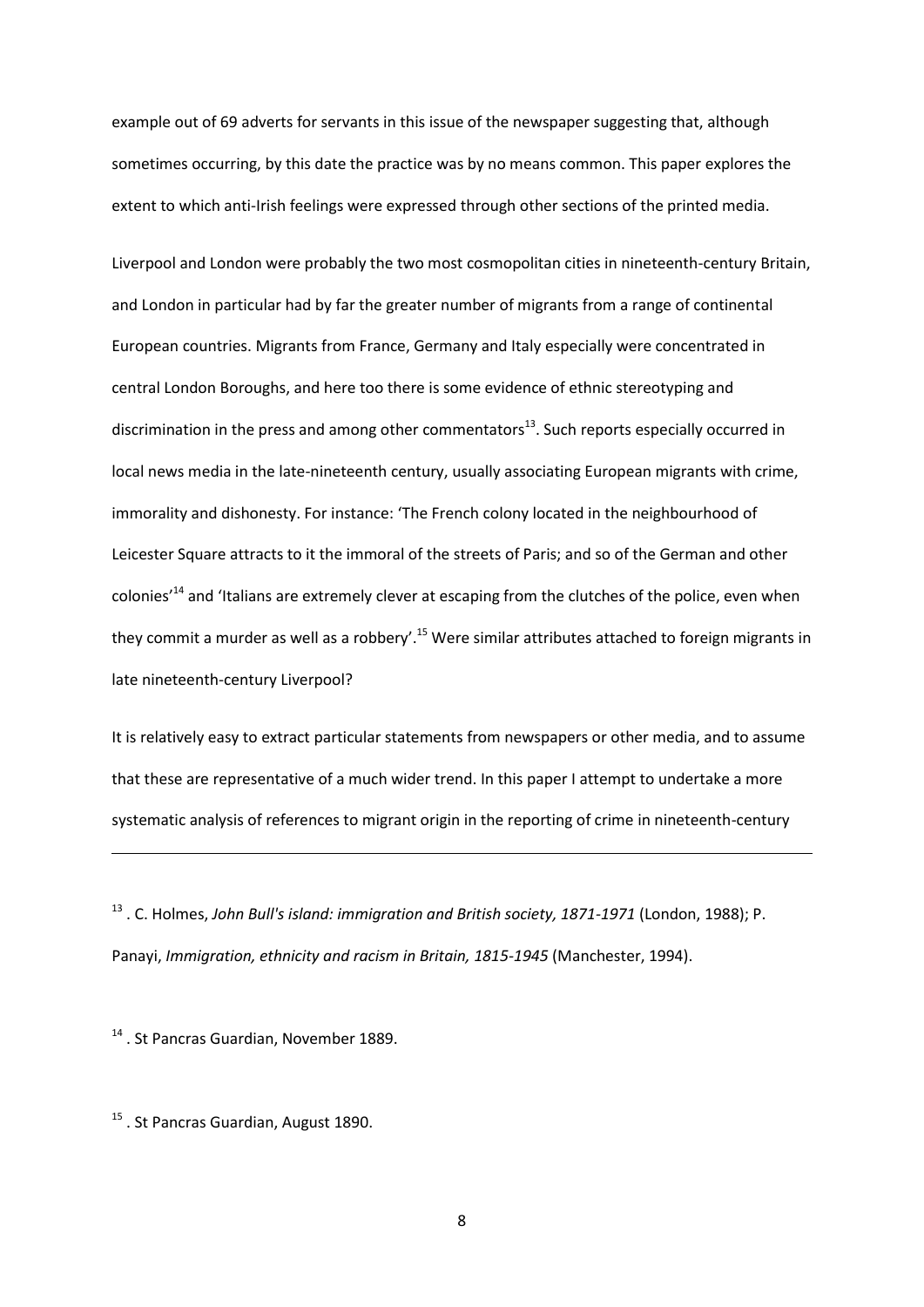Liverpool. The above evidence suggests that migrant origin could have been routinely recorded for at least some identifiable groups of immigrants, and that this may have been used to create a degree of ethnic stereotyping. Systematic analysis of newspaper records linked to census data allows this hypothesis to be tested more directly. The reporting of crime has been chosen as the main area of focus because, as shown above, there is some evidence that both Irish and European migrants were assumed to be associated with criminality in the English press, and because migrant origin was a category that police were required to record, thus implying that those in authority considered this to be an important distinguishing characteristic. Annual Reports of the Chief Constables routinely tabulated crimes by broad categories of migrant origin, and these data demonstrate that migrants from Ireland and elsewhere overseas were over-represented in arrests relative to their presence in the total population. For instance in 1871 the Irish-born accounted for 15.6 per cent of the population of Liverpool whereas they represented over one third of arrests for all offences. Other overseas born formed 1.9 per cent of the city's population but accounted for 2.7 per cent of arrests in 1870/71 (Tables 1 and 2). These data would have been publicly available and could have shaped opinion towards such migrant groups. Whether the data reflect actual criminal activity or patterns of police behaviour is, of course, a matter of debate.<sup>16</sup>

# **2. Data and methods**

**.** 

For this pilot study the research was focused on the city of Liverpool in North-west England. There were two main reasons for this choice. First, I have previously undertaken a considerable amount of research on Liverpool and thus was familiar with the context and, second, as a major port city

<sup>&</sup>lt;sup>16</sup>. J. Walton, M. Blinkhorn, C. Pooley, C., D. Tidswell and M. Winstanley, 'Crime, migration and social change in NW England and the Basque Country, 1840-1930', *British Journal of Criminology*, 39 (1999), 90-112.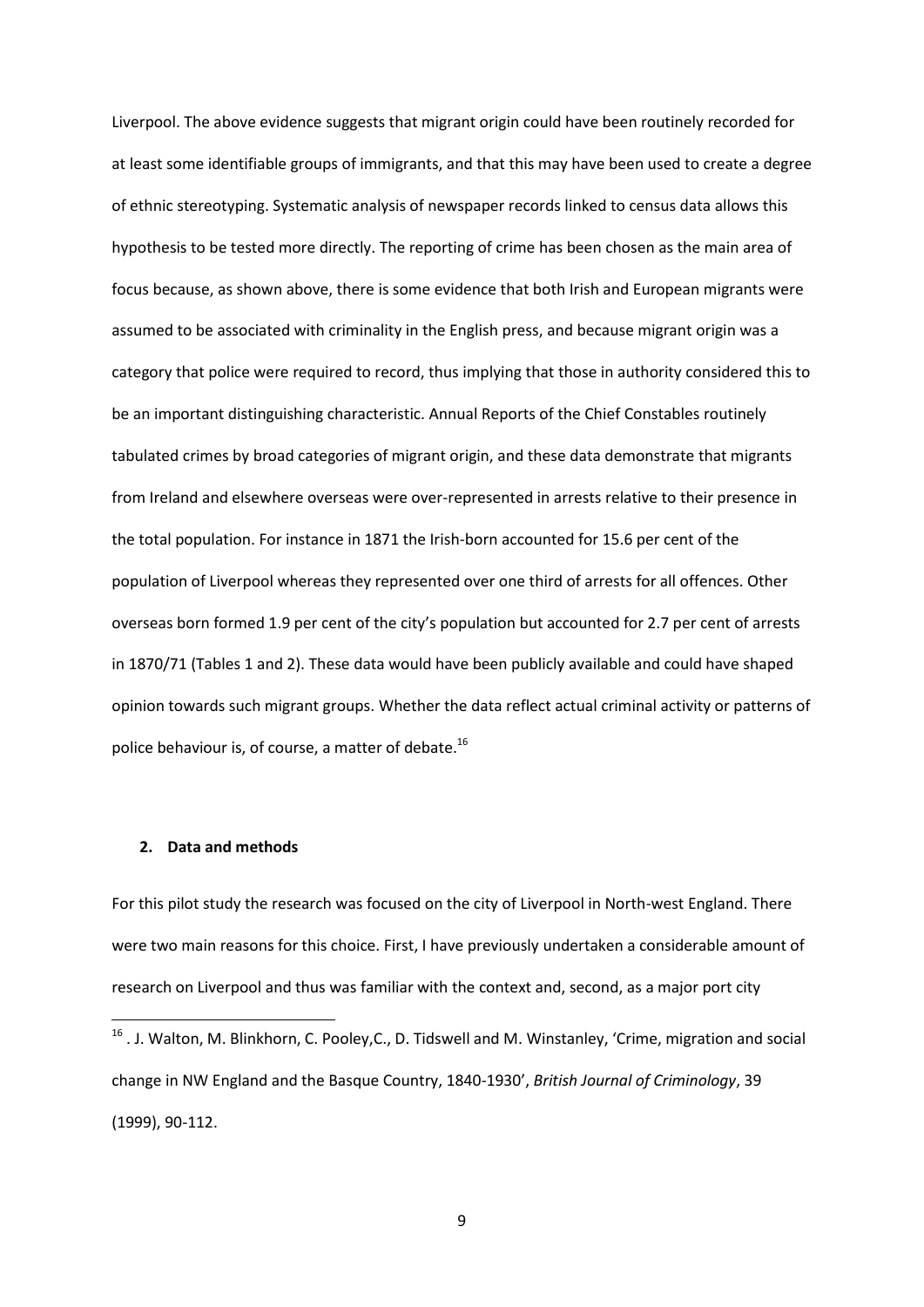Liverpool attracted migrants from all over the world in the nineteenth century.<sup>17</sup> It might thus be surmised that migrant origin would be seen by the media as a relevant characteristic of the population. The research methods adopted were relatively straightforward but time-consuming. The aim was to identify those named in newspaper reports of crime, to record what information was given about them (especially migrant origin if stated), and then to link all these individuals to the relevant census enumerators' books (which record place of birth) to see if some groups of migrants were more likely than others to be highlighted by the press. Data were first extracted from the reports of the Police Courts given in the Liverpool Mercury, one of the principal Liverpool newspapers of the time. The Liverpool Mercury was first published in 1811, originally as a weekly paper, but by 1858 it was published daily and had a wide circulation. Its politics were largely reformist and liberal in tone and it was assiduous in covering a wide range of local news.<sup>18</sup> The columns by Hugh Shimmin on urban life in Liverpool were seen as especially effective in highlighting social issues and gained wide visibility.<sup>19</sup>

For one month after the census dates of 1851, 1871 and 1891 the names and other details given in the reports from the Police Courts, including migrant origin if given, were recorded in a MS Access

 $18$ . Nineteenth-century British Newspapers (British Library/Gage):

<http://www.britishnewspaperarchive.co.uk/>

**.** 

<sup>19</sup> . H. Shimmin, J. Walton and A. Wilcox. *Low life and moral improvement in mid-Victorian England: Liverpool through the journalism of Hugh Shimmin* (Leicester, 1991); H. Shimmin, *Liverpool Life: The Courts and Alleys of Liverpool* (New York, 1985; originally published Liverpool, 1856).

<sup>17</sup>. C. Pooley, 'Living in Liverpool', in J. Belchem ed., *Liverpool: character, culture and history* (Liverpool, 2006) 171-255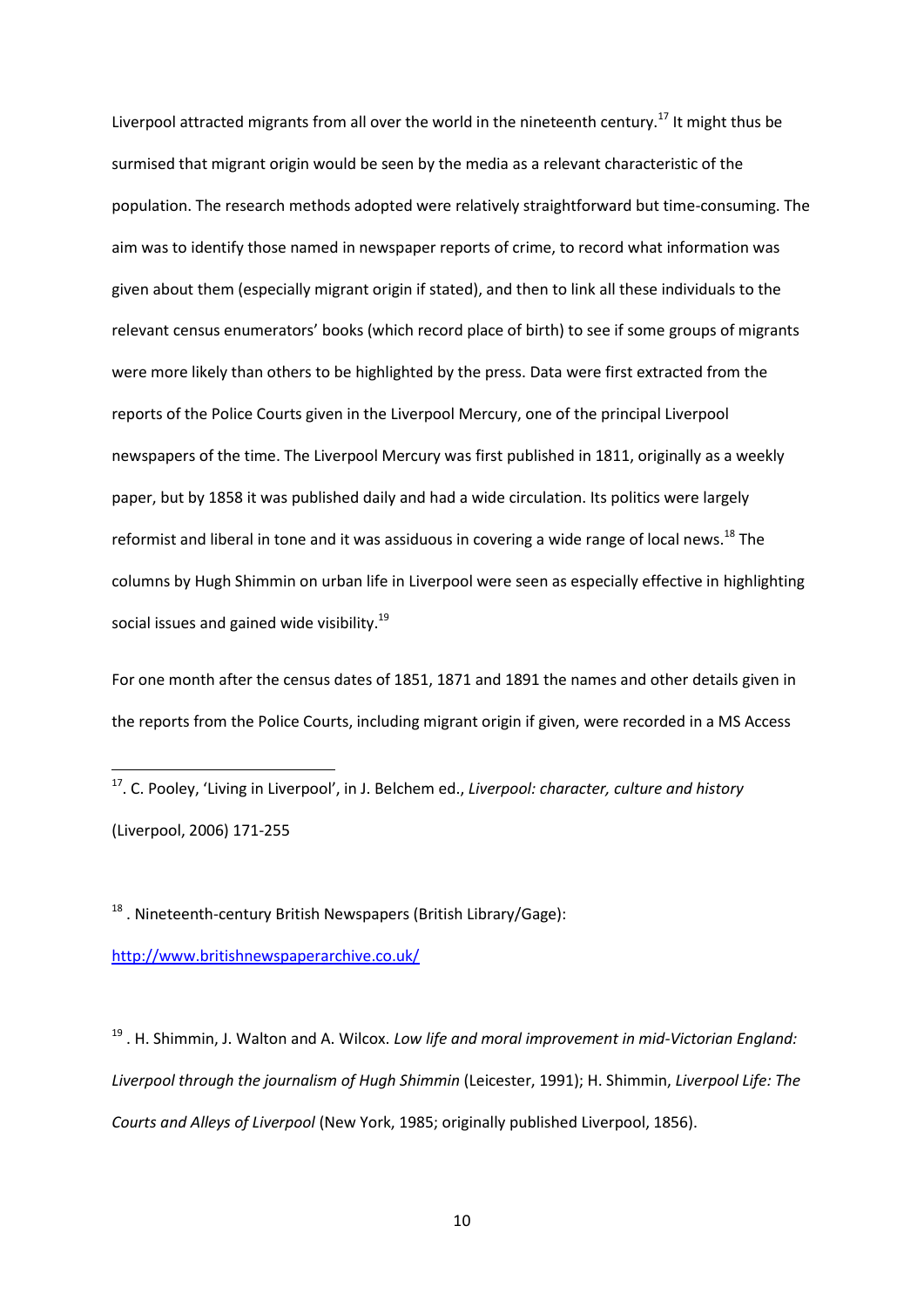database for all those for whom a street address was stated. Information was recorded on both offenders and victims to see if migrant origin was more likely to be given for those committing crimes. This could imply that a particular migrant group was being stigmatised. Police Courts normally sat on six days of the week and were the first point to which all those arrested were referred. Minor offences were dealt with summarily but more serious offences were passed on to the County Court for justice.<sup>20</sup> Residential mobility in the nineteenth-century city was high,  $21$  so if effective record linkage was to occur then it was essential to record details close to a census date. Prior testing had demonstrated that using the period immediately after a census provided better linkage results than if data were collected for the weeks prior to the census. On-line census records for 1851, 1871 and 1891 were then searched using the Find My Past dataset

[\(http://www.findmypast.co.uk/\)](http://www.findmypast.co.uk/) to try to identify in the census all those recorded in the Police Court reports. When a link was made all relevant census details, including birthplace, were added to the database. In this way it was possible to check, for instance, how often those recorded in the census as coming from Ireland were recorded as Irish in the Police Court reports.

There are many familiar problems of misrepresentation and misinterpretation that must be dealt with when undertaking record linkage between sources:<sup>22</sup> most of these were encountered in this research. For instance, offenders appearing in the Police Court may have used a false name or

1

<sup>21</sup> . C. Pooley, 'Residential mobility in the Victorian city', *Transactions of the Institute of British Geographers,* NS4 (1979), 258-77.

<sup>22</sup> . E. A. Wrigley, *Identifying people in the past* (London, 1973); M. Gutmann, 'The future of record linkage in History', *Journal of Family History*, 2.2 (1977), 151-58.

<sup>20</sup> . C. Emsley, *Crime and society in England, 1750-1900* (London, 2005).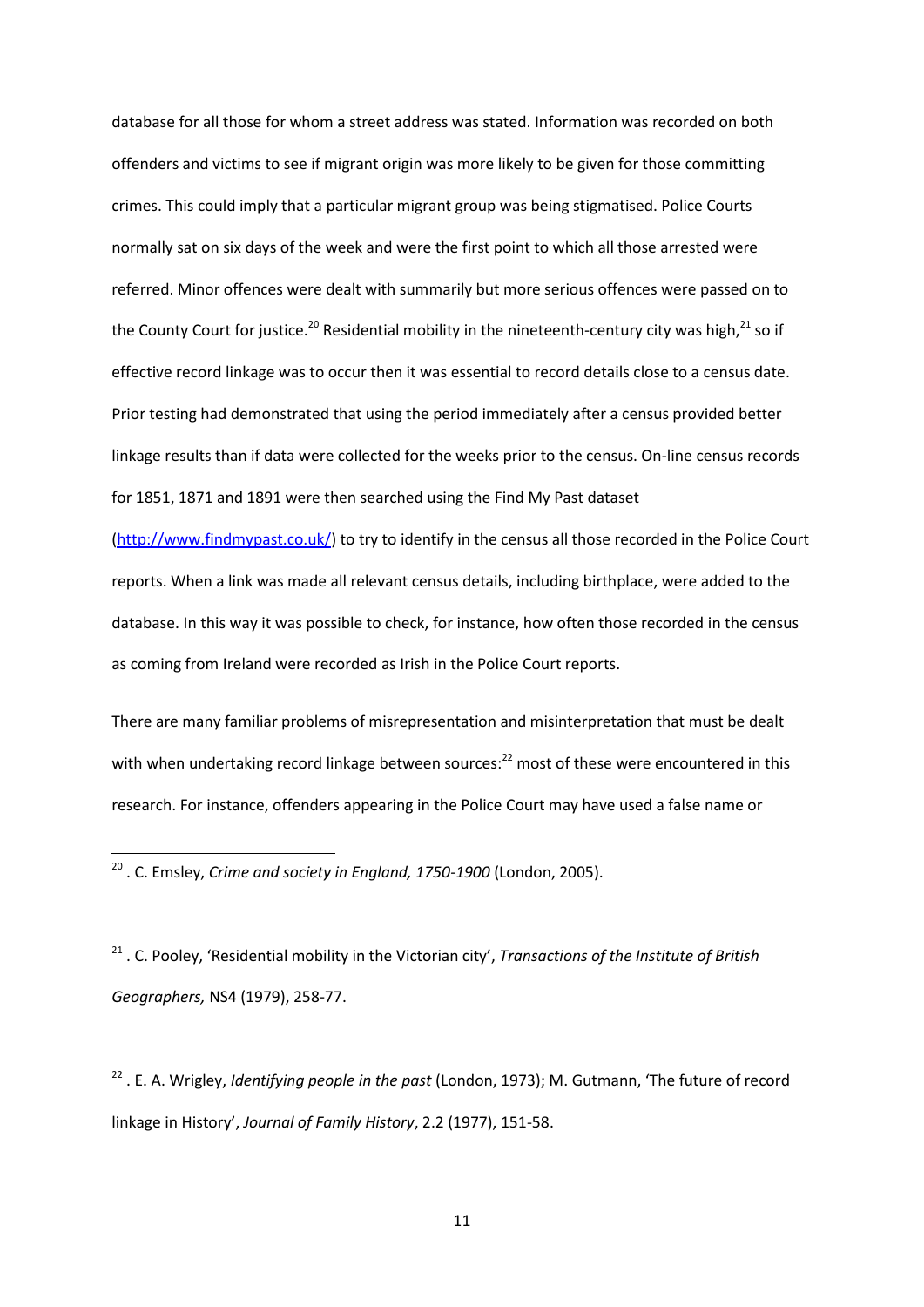address, thus making linkage impossible; the journalist may have recorded personal details wrongly; transcription of the census enumerators' books for Find My Past may be inaccurate thus making it hard to establish a link using the on-line index; and, of course, victims or offenders may have moved between the census and the court report. Considerable care was taken to search for individuals through both name and address details, and to establish a firm link. It was clear that transcription and/or recording errors were common as in a number of cases a combination of evidence (for instance address, occupation etc) confirmed a link even though there were significant differences in the spelling of a name. The data are also likely to be only a partial representation of all offences brought before the Police Court as journalists and editors could decide which cases were worth reporting. For instance, few cases of arrest for drunkenness were reported (see below) even though this was a common offence recorded in police statistics. In total a sample of 225 names and addresses were recorded from the newspapers and 138 of these were firmly linked to the census, giving an overall linkage rate of 61.3 per cent (Table 3). Linkage was most successful in 1871, the year that also yielded the largest number of crime reports, and linkage was marginally more successful for males than for females. Overall, the sample consisted of about one third females and two thirds males.

In addition three further checks were made on the data. First, brief details were recorded for all those individuals who were named in the newspaper Police Court records with an ascription of origin, but with no address information that would have allowed record linkage; second, a word search was carried out in the entire newspaper for the same periods (one month after each census) to identify all other uses of key terms used to identify origin (for instance Irish, Welsh, Foreign etc). Thus even if origin was not recorded in court reports this information provided a check to see if migrant origin was routinely recorded in reports of other activities. The results of all these searches are reported below. Finally, the Police Court reports were examined to check that they did record personal details rather than just information about the offence. In other words, could it reasonably be expected that details such as migrant origin might be recorded. This is indeed the case as many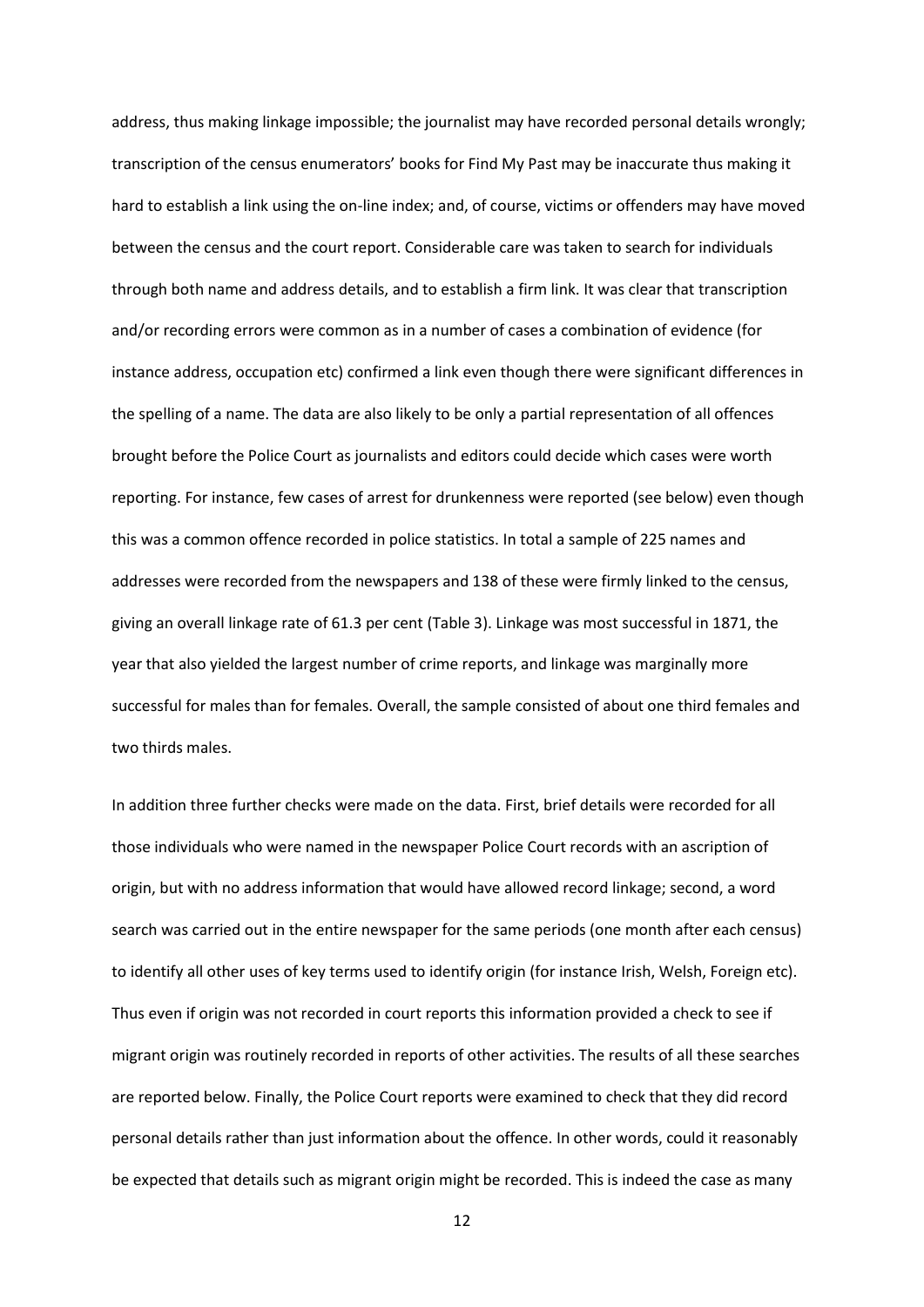reports provided quite detailed information about offenders in particular. Two examples from 1871 will suffice:

Thomas Burke, a corn porter, who lives in Jenkinson Street, was charged on remand with dangerously assaulting his wife, Joanna. Mr Goodere defended. The prosecutrix stated that her husband was keeping another woman, and did not supply her with money sufficient for her livelihood. On the night of the  $4<sup>th</sup>$  instant they quarrelled, and he struck her and jumped on her, fracturing her ribs. When the prisoner was taken into custody he said "I walked into her properly, and she deserved it". For the defence witnesses were called who stated that the prisoner was a hard-working man, who frequently made as much as £3 per week, but that his wife made his home wretched by pawning anything pledgable, and selling the tea, sugar &c, he brought home; also that the prosecutrix received the injuries to her ribs from falling on the stairs. Both prisoner and his wife had been repeatedly locked up for drunkenness. Fined £5 and costs, or two months.<sup>23</sup>

Eleanor Moore, a young lady, living at 7 Latham St, summoned Robert Thompson, said to be a master tailor, residing at No. 11 in the same street, for having assaulted her. Mr Sowton prosecuted and Mr Thornley defended. Complainant stated that on the morning of the  $19<sup>th</sup>$ instant, about half past nine o'clock, she was in the back yard, when the defendant rushed in, seized her by the wrist, using vile language, and accused her of writing an anonymous letter. She denied that she had written any letter of that kind, but the defendant would not listen to her, "clawed" and struck her in the face with his clenched fist. Her face was very badly scratched , bled profusely, and her eye was bruised and blackened. After seeing the state in which her face was defendant took to his heels and ran away. Defendant had twice sent to her to settle the case, but she refused to do so, as she wanted him bound over to keep the peace. In cross-

 $^{23}$  . Liverpool Mercury, Friday April 14<sup>th</sup>, 1871, p8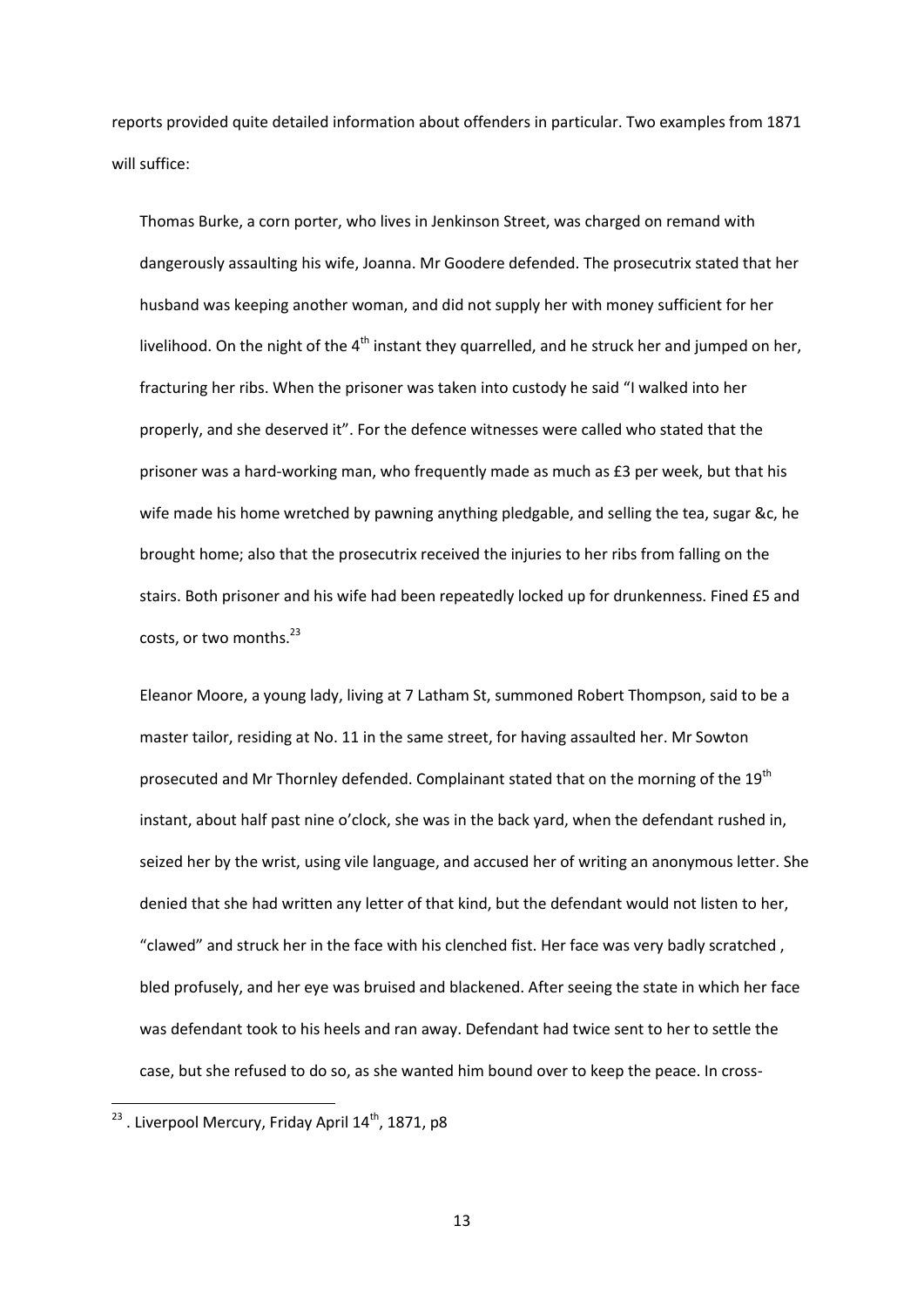examination, complainant deposed that she did not write any anonymous letter to the defendant about his family nor did she know anything about it. Edwin Pearson and Joseph Jackson were called for the complainant, and corroborated her statement as to the assault. For the defence, Mr. Thornley urged that his client was a Sunday school teacher, and a gentleman of unblemished character, but he and his family had been subjected to the greatest annoyance by anonymous letters containing the vilest calumnies. It could be proved that one of these letters was in the handwriting of the complainant, and he would establish that fact. ...<sup>24</sup>

These examples, typical of many entries, demonstrate that the newspaper Police Court reports did provide extensive detail of both the circumstances of the offence and the character of the accused, as represented in court. For instance, in the second example it is notable that in defence the accused stressed his work as a Sunday school teacher thus building the image of a respectable citizen. The fact that he came originally from Scotland (as revealed by the linked census entry) was not mentioned in the report.

# **3. Results: the visibility of migrants in the media**

Before examining in detail the extent to which migrant origin was recorded in the media reports of cases brought to the Police Courts, it is necessary to summarise the main characteristics of the population sample produced by the research. As outlined above, it is unlikely to be a complete record of all offences or of arrests made, and thus will be a particular sub-set of the population of Liverpool. Overall, almost 70 per cent of individuals recorded from the newspaper reports were offenders and 30 per cent were victims, with the majority of those recorded being young adults. For instance, 48.6 per cent of those traced to the census were aged 20-39 years. 68 per cent of those

 $24$ . Liverpool Mercury, Thursday April 27<sup>th</sup>, 1871.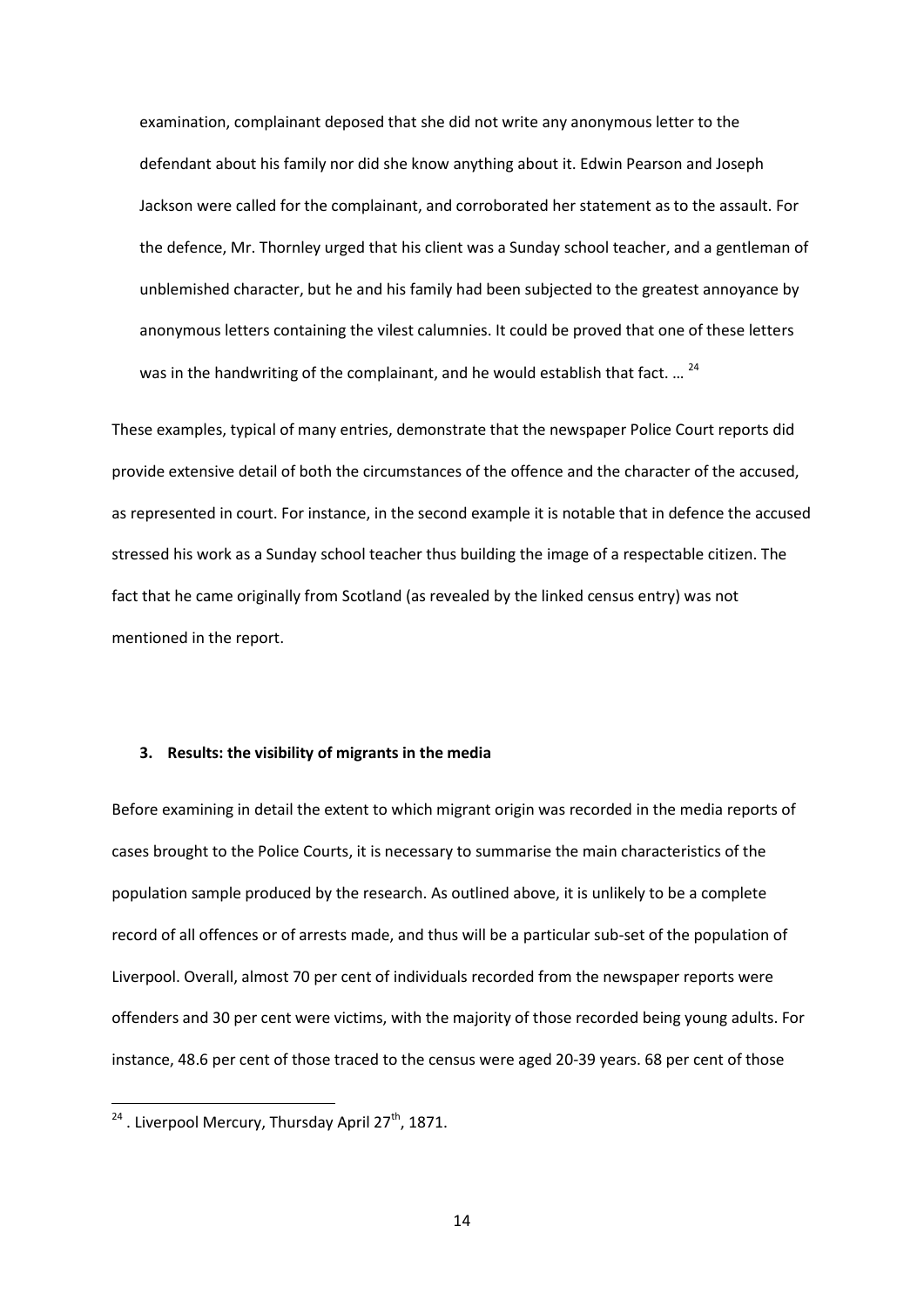recorded from the newspapers were male (this was the same for both victims and offenders), and linkage rates were almost identical for both males and females. The most common offences recorded were those relating to trading and licencing (for instance selling liquor out of hours or trading without a licence); followed by all forms of theft and, thirdly, by assaults (Table 4). Remember, these are the offences reported in the Liverpool Mercury and not a true reflection of all offences committed in Liverpool. As noted above the most obvious omission is those arrested for drunkenness.

Birthplace was recorded for all those linked to the census with Liverpool the most common place of birth, followed by those born in Ireland (Table 5). Migrants from Ireland and Scotland were both over-represented in the linked records of those named in the Police Courts compared to their presence in the total population (Table 2), but otherwise the origins of linked migrants broadly reflected the migrant composition of the city.

It was hypothesised at the start of the paper that reports of crime in the media would be likely to indicate the migrant origin of offenders who were not local to Liverpool. It was also suggested that this would be most likely for the Irish, but that it might also occur for others seen to be different from the majority population. In fact, the recording of migrant origin in the Police Court reports was very rare. For those with both a name and address (and therefore potentially traceable to the census to check place of birth) origin was recorded only twice in the entire dataset. Both occasions were in 1851 and related to Irish men, one arrested for assault and another for theft. In one case the census confirmed Irish birth; the second could not be traced successfully. These reports were immediately after the main Irish famine migration to Liverpool, when the Irish-born population was at its most visible in the city. However, in 1871 and 1891 no linked offenders or victims were identified by origin despite, as shown above, the reports frequently including other personal characteristics. Details were also recorded of instances where a migrant origin was recorded in the newspaper report but no address was given. In these cases it was not possible to link the individuals to the census to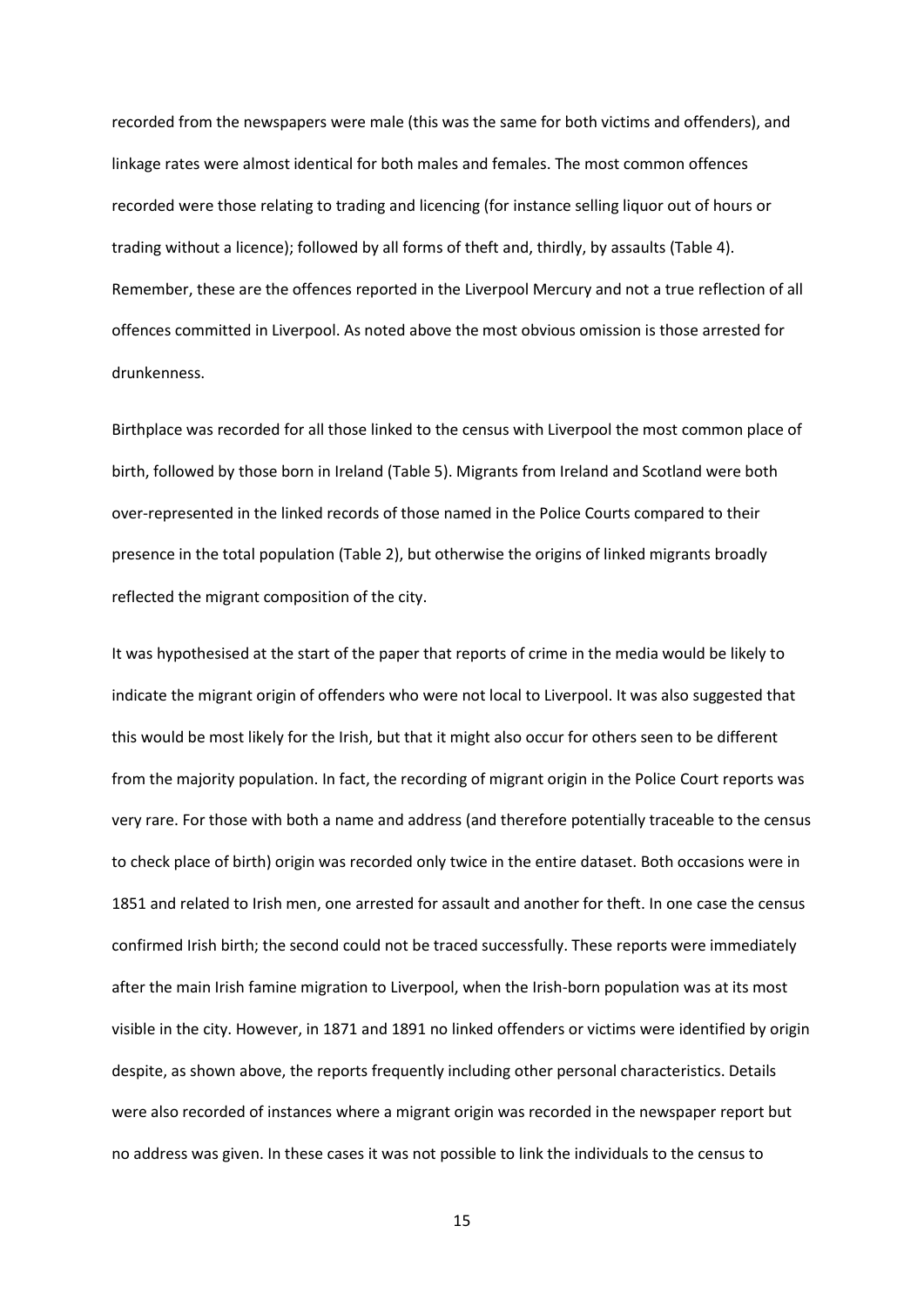corroborate the birthplace. In total there were just twelve such instances: six Irish (all bar one recorded in 1851), three 'travellers' arrested as a group, one Welsh, one German and one recorded just as 'foreign'. Table 6 summarises all those cases where a migrant origin was noted in the newspaper reports. Two examples from 1851 illustrate those instances where origin was reported though, as shown in the first example, being of Irish origin did not necessarily lead to harsh treatment:

CHARGE OF ASSAULT AGAINST AN IRISH LODGING-HOUSE KEEPER – Police officer 530 charged a lodging-house keeper, named Kelly, with assaulting him on Tuesday. It appeared that an Irish girl had taken lodgings at the house of the prisoner, in Stewart Street, and had left a travelling-bag and some other articles. Her sister not approving of the lodgings, persuaded her not to live there, and she (complainant) called to get back her bag, which was refused. She then sought the assistance of officer 530, who, upon entering the house, was violently assaulted by the prisoner and his sister. Mr. Owen, on behalf of Kelly, contended that, as there was no charge of felony, the officer had no right to enter his client's house; it was an over exercise of power. The magistrate coincided in this view of the case, and the prisoner was discharged.<sup>25</sup>

ROBBERY OF TEA – Three Irish youths, named Luke Blake, Patrick Cahill, and Patrick Walsh, were brought up on a charge of stealing a quantity of tea from the ship Cuthberts, lying in the Victoria Dock. On Tuesday morning, an officer observed one of the prisoners go on board the vessel, and, suspecting him to be a thief, he followed him, when he found the other two prisoners concealed close to the vessel's figure-head. One of them threw some tea into the dock, and a quantity was concealed on their persons. It was then discovered

 $^{25}$  . Liverpool Mercury, Friday 4<sup>th</sup> April, 1851, p6.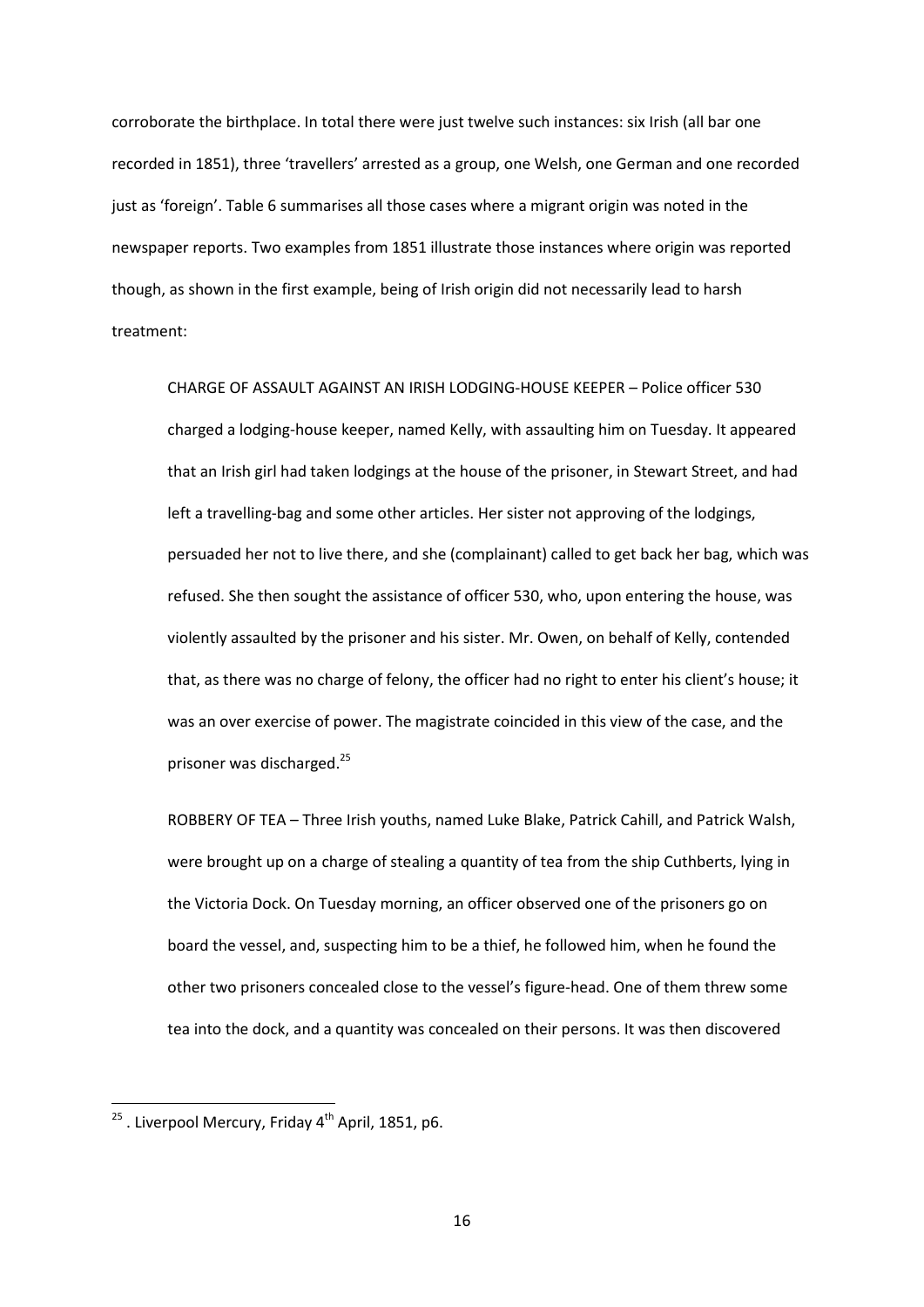that a box of tea (part of the cargo) had been broken open, and 19lbs. stolen therefrom. The prisoners were sent to gaol for three months each.<sup>26</sup>

Although there is some limited evidence to suggest that migrant origin was deemed by the reporters to be a more important characteristic in 1851 than in 1871 or 1891; the only reasonable conclusion to draw from these data is that the migrant origin of an individual, whether offender or victim, was not considered of great importance in the Police Court reports compiled by journalists. Of those where an address was given migrant origin was only recorded in 0.9% of instances. To provide a further check on this evidence, a word search was carried out in the entire newspapers for the same time period as used for the main data extraction. All instances of the use of an obvious migrant origin (such as Irish, Welsh, Scots, Foreign etc. and their variants) were searched for to see if migrant origin was attributed to individuals in other reports. Once again there were very few such instances. Apart from the occasional advertisement specifying that an English or Welsh servant was required, or stating that no Irish need apply (see above), migrant origin was not referred to in a way that could be deemed to be derogatory in any reports of individuals. Again, it would seem that where someone came from was, for the most part, not deemed to be important in the news reports presented in the Liverpool Mercury at this time.

In many ways this is a surprising conclusion given the concerns about migrants visible in the press today, and the evidence elsewhere that the Irish in particular were subject to discrimination and stigmatisation in the nineteenth century. There are a number of possible explanations. First, it may be that Liverpool in the second half of the nineteenth century was more tolerant of migrants than other parts of Britain. In 1851 the Irish-born formed almost one quarter of the city's population, with substantial numbers of migrants from elsewhere in the British Isles and overseas. The cosmopolitan nature of the city may have meant that migrant origin was not considered particularly significant.

**.** 

 $^{26}$  . Liverpool Mercury, Friday 4<sup>th</sup> April, 1851, p6.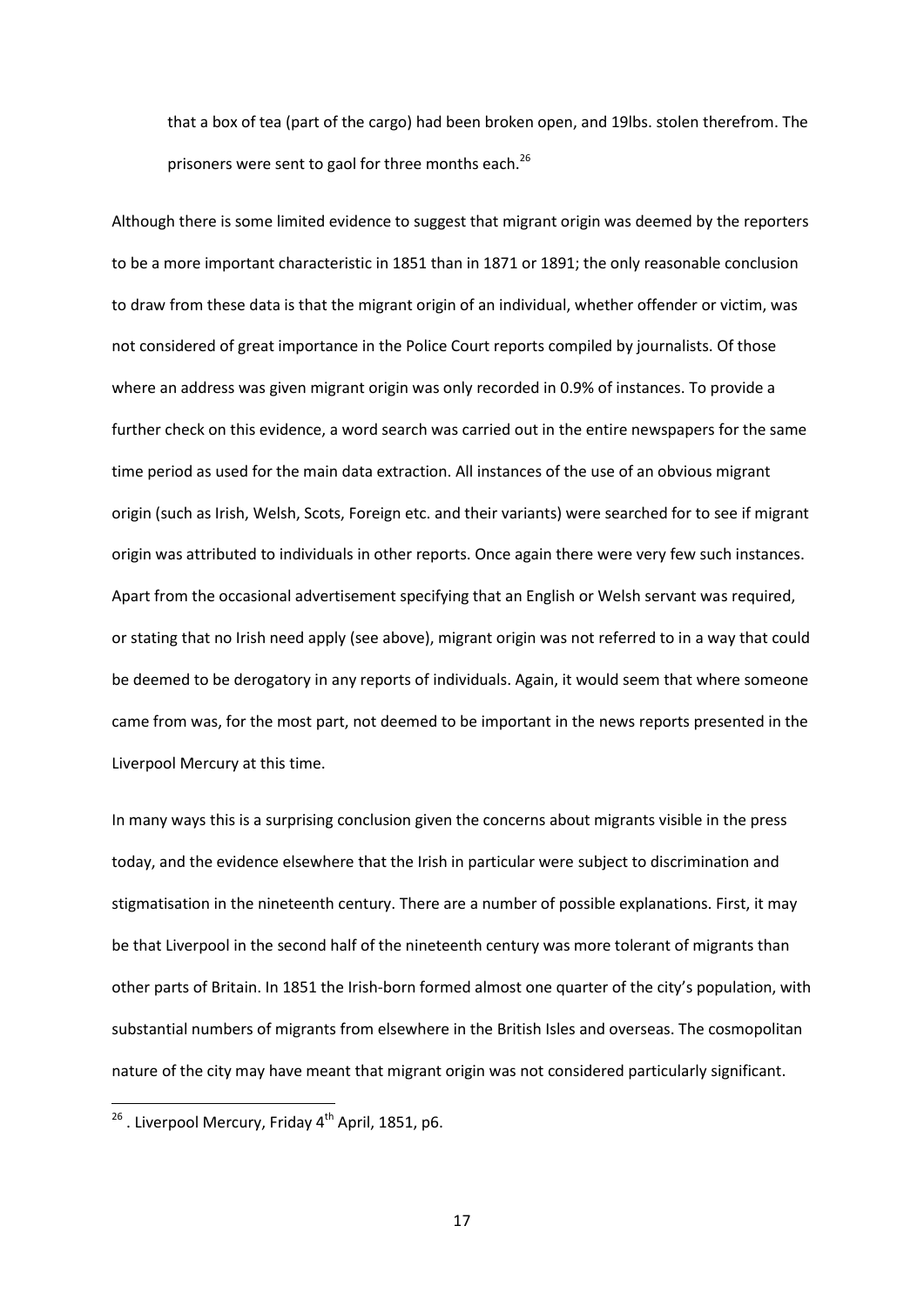The fact that the, albeit sparse, recording of migrant origin appears to have declined after 1851 may support this. More research is needed on other places to see if conclusions drawn from Liverpool are borne out elsewhere. Second, it may be that the Liverpool Mercury (a broadly Liberal paper) was not typical of other media either in the city or elsewhere. It is currently the only Liverpool paper available and searchable on-line for the full period covered by this research, but it would be wise to carry out further research using other media outlets in Liverpool before firm conclusions are drawn.<sup>27</sup> Third, it may be that identification and possible stigmatisation of migrants was occurring in other ways, for instance in the labour market, in access to housing, on the street and in the pub: the fact that newspaper reporters did not routinely report migrant origin when recording court proceedings does not mean that the identification of migrants as different did not occur elsewhere. Fourth, it may of course be that there was simply much less antipathy expressed towards the Irish and other groups than is sometimes concluded. There is always a tendency for exceptional events to be recorded, and it may be that for most of the time migrants from all parts of the world could go about their daily lives without their migrant origins being remarked upon. Further research is necessary before any of these possible explanations can be substantiated.

# **Conclusions**

**.** 

Only limited conclusions can be drawn from this pilot project. The sample is small and data are for just one town at three census dates. Further information from a wider range of places and media sources is needed before firm conclusions can be proposed. However, based on the evidence collected for Liverpool it would seem that migrant origin was not something that captured the attention of the nineteenth-century media. Liverpool was a city that drew migrants from all over the world, but for most of the time the migrant origins of individuals were not visible in the main daily

 $27$ . This is a time-consuming task and will be the focus of future research.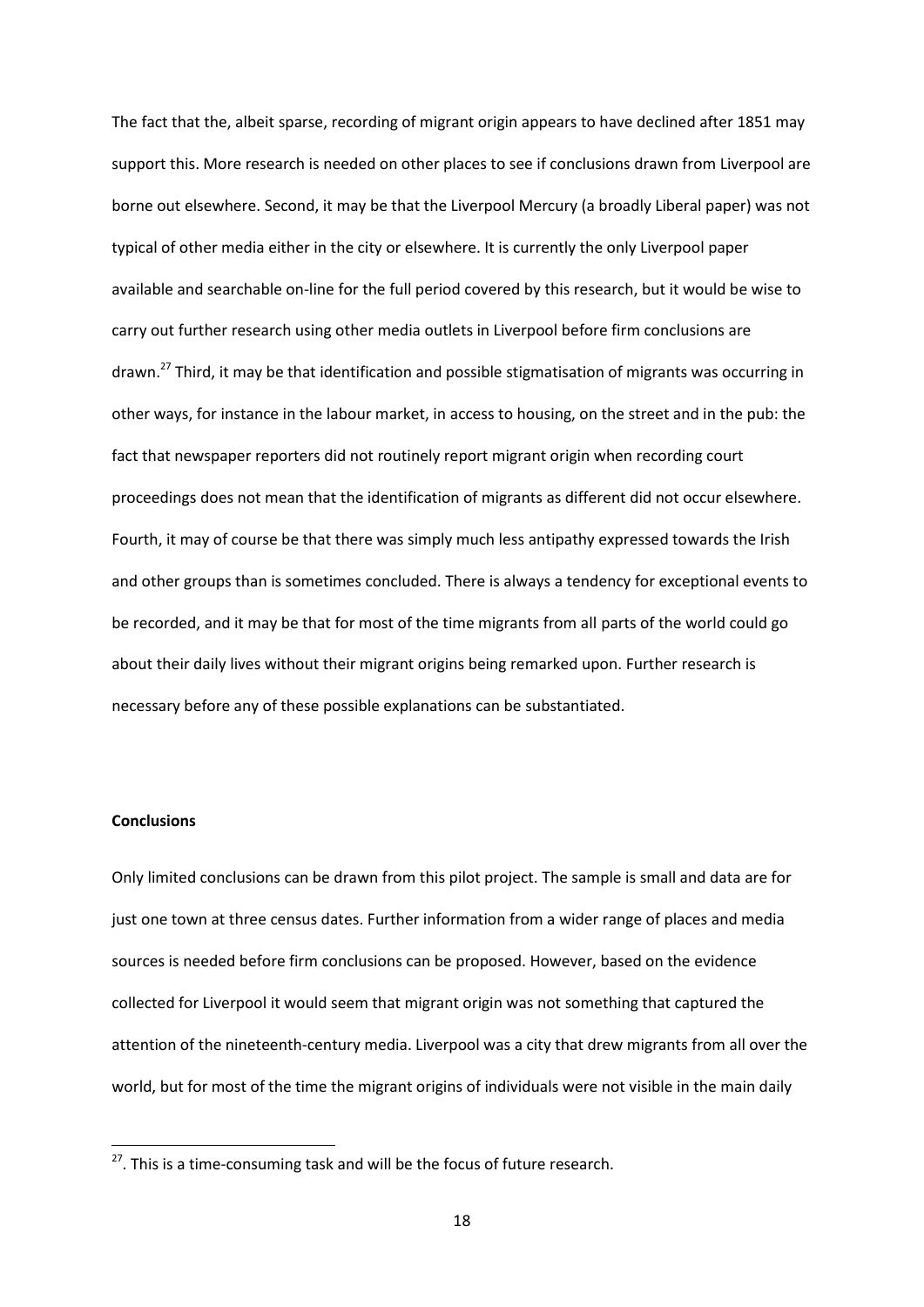newspaper circulating in the city. In some ways this evidence is counterintuitive and goes against some other evidence about the ways in which some migrants at least were stigmatised and discriminated against in the nineteenth century. It is always harder to explain things that do not occur than it is to explain particular events; and absence of evidence does not of course necessarily indicate evidence of absence. Historians of the nineteenth century rely on the written record for evidence and the fact that this record does not provide strong evidence does not mean that the phenomena did not exist, but rather that it may have been recorded in a form that has not survived to the present. Thus evidence presented in this paper does not indicate that migrants were not identified and in some cases discriminated against, but it does suggest that the local media of the day were not a major source of such information. There were, of course, many other routes through which stigmatisation could be channelled.

One question that remains to be answered is why the situation in the nineteenth century appears to be so different from that experienced today, when the media seem to frequently provide reports that cast immigrants in a negative light. There are a number of possible answers that are yet to be fully researched. First, it may be that there are differences between local and national media; and in particular between local newspapers of the nineteenth century and the much more visible television, radio and internet-based media of the twenty-first century. Analysis of The Times for the same months in 1851, 1871 and 1891 that the Liverpool Mercury was researched also produces relatively few instances where the origin of an individual was reported as a relevant item of information, but with more focus on the Irish in 1851 that in later years. For instance, in reporting legal and criminal matters in 1851 The Times mentions the Irish origin of individuals seven times in April 1851, but only once each in the same months in 1871 and 1891. However, there is one subtle difference that may be relevant. In reporting a murder case in Warrington that involved a Liverpool man The Times specifically noted his Irish origin. In contrast, in two reports the Liverpool Mercury does not state that the defendant was Irish, and this information only emerges by implication through the mention of a link with Dublin and a request that the prisoner should have access to a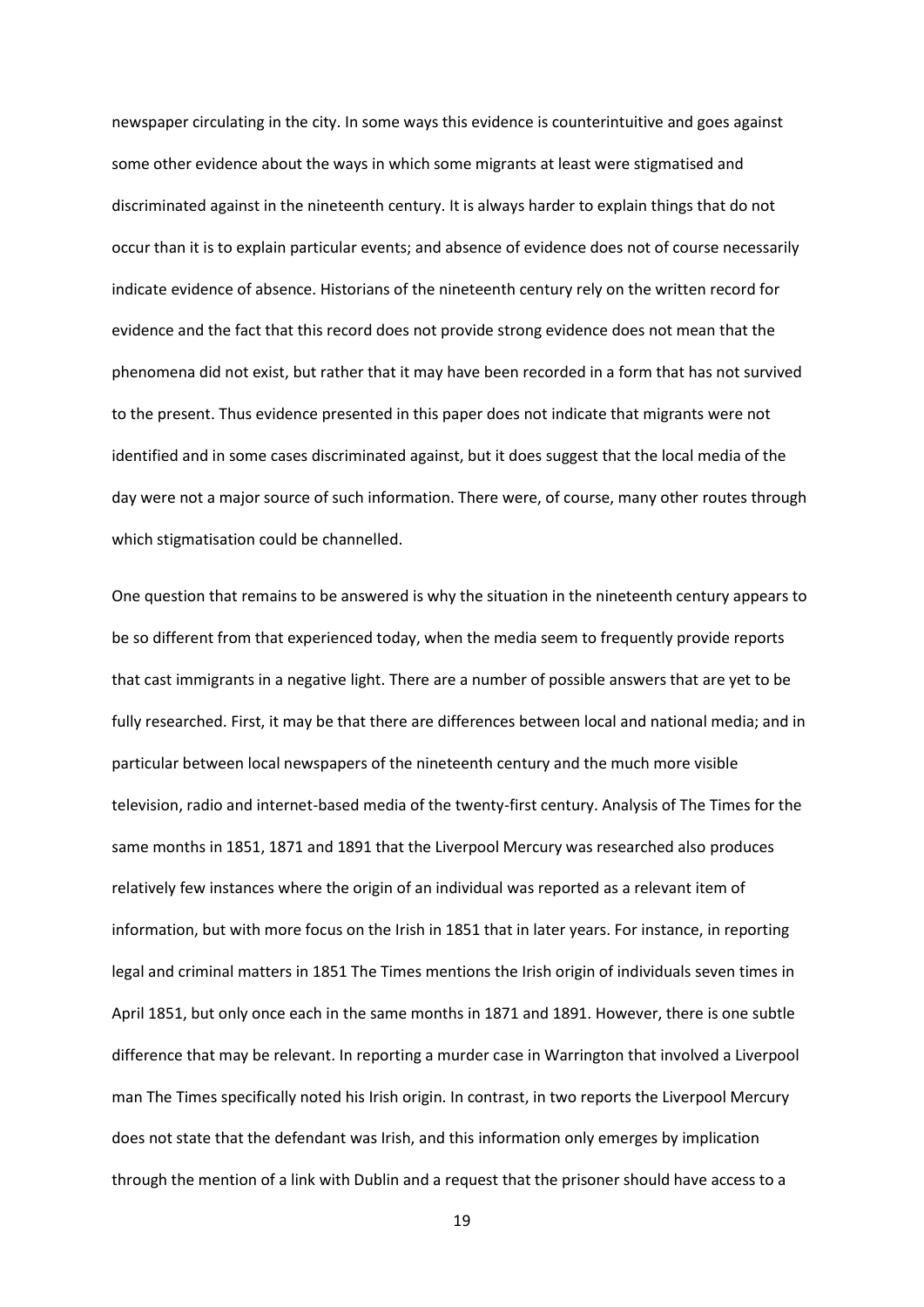priest who could hear confession in the Irish language. This is a theme worthy of further investigation. Second, it may be that the modern construction of migrants as a 'problem' is based on information drawn from very specific locations, and is not necessarily representative of all places. Modern reporting of court proceedings is simply factual and does not give the personal details found in nineteenth-century newspapers so direct comparisons are not possible, but a quick word search of the present day Liverpool Echo website (the main Liverpool on-line newspaper<sup>28</sup>) reveals very few specific mentions of immigrants and, where they are mentioned, this occurs in comment pieces that relate to a general national situation rather than to local issues. In contrast, a similar rapid search of the Boston Standard (the on-line newspaper for Boston, Lincolnshire<sup>29</sup>) produces numerous items on migrants, most relating to the local area. Census data for 2011 show that whereas in Boston migrants from countries that joined the EU 2001-11 (principally from Eastern Europe and the Baltic States) accounted for 10.6 per cent of the population, in Liverpool the figure was just 1.4 per cent. In England such migrants accounted for 2.0 per cent of the population. This influx of recent migrants to places such as Boston has attracted both local and national attention, including a substantial report produced by Boston Borough Council on 'the changing face of Boston'<sup>30</sup>, and could explain the wider national problematization of immigration in the twenty-first century. However, one conundrum remains. In the nineteenth century Liverpool had one of the most diverse populations in Britain, and yet the local media (in contrast to twenty-first century Boston) did not draw attention to the city's migrant population in its reporting. Further research is needed to fully explain such differences.

<sup>&</sup>lt;sup>28</sup> . Liverpool Echo[: http://www.liverpoolecho.co.uk/](http://www.liverpoolecho.co.uk/) (accessed January 2014)

<sup>&</sup>lt;sup>29</sup>. Boston Standard:<http://www.bostonstandard.co.uk/> (accessed January 2014)

<sup>&</sup>lt;sup>30</sup>. The changing face of Boston (October 2012): <http://www.boston.gov.uk/index.aspx?articleid=4721#content> (accessed January 2014)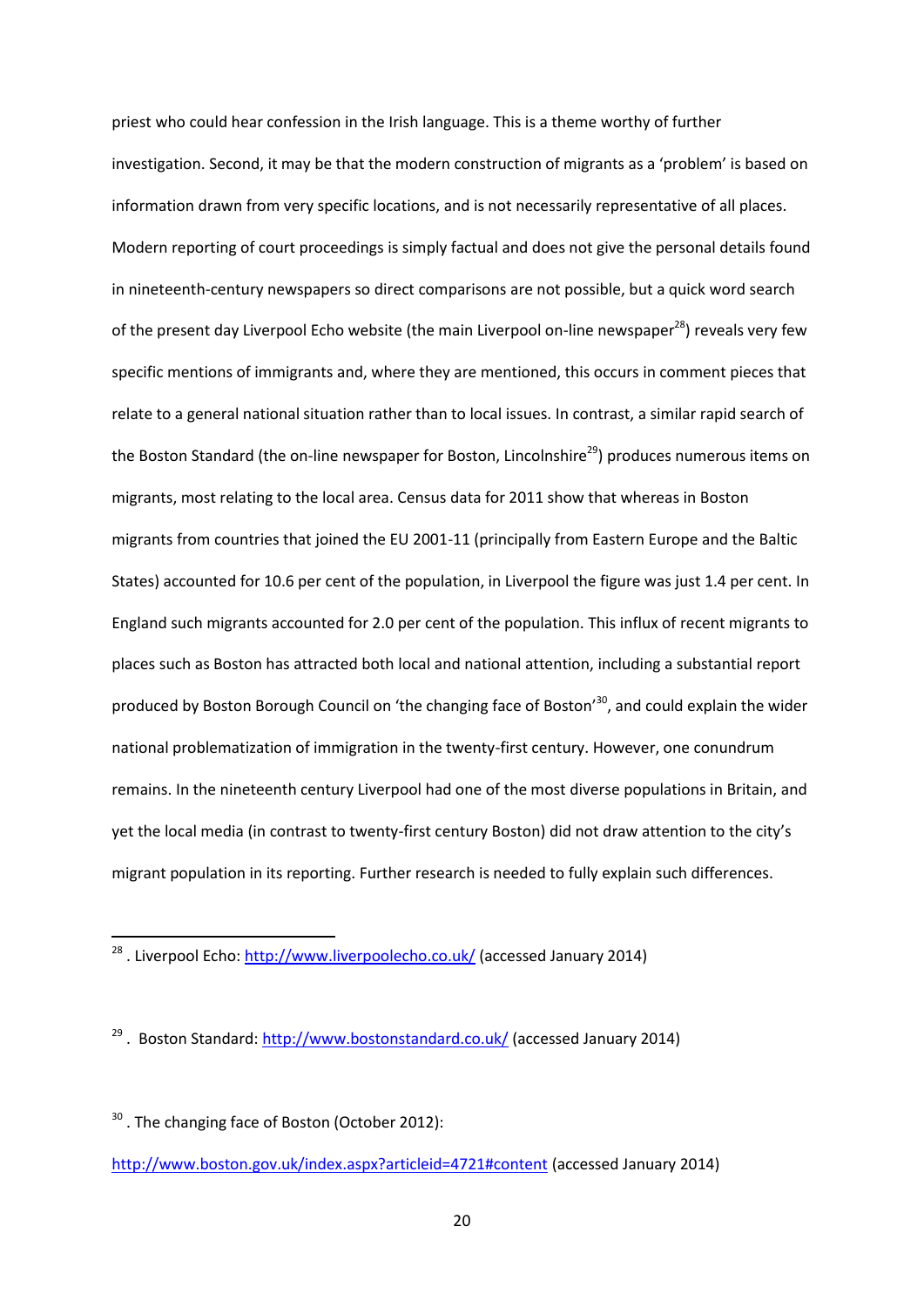| Place of<br>birth | 1862/3 | 1870/71 | 1880/81 | 1890/91 | 1901 |
|-------------------|--------|---------|---------|---------|------|
| Liverpool         | 26.3   | 37.9    | 48.4    | 62.2    | 65.2 |
| <b>England</b>    | 24.9   | 18.7    | 18.7    | 15.4    | 15.7 |
| <b>Ireland</b>    | 38.8   | 33.4    | 23.9    | 15.6    | 11.5 |
| <b>Scotland</b>   | 3.5    | 3.9     | 3.5     | 2.6     | 3.1  |
| <b>Wales</b>      | 2.6    | 2.9     | 2.5     | 2.0     | 2.0  |
| Foreign           | 3.4    | 2.7     | 2.6     | 2.0     | 2.0  |

**Table 1: Migrant origin (%) of persons arrested (all offences), Liverpool, 1862-1901**

Source: Annual Reports of the Head Constables of Liverpool

# **Table 2: Place of birth (%) of the population of Liverpool 1851-1911**

| <b>Place of birth</b> | 1851 | 1871 | 1891 | 1911 |
|-----------------------|------|------|------|------|
| <b>England</b>        | 66.2 | 73.3 | 81.9 | 88.8 |
| Ireland               | 22.3 | 15.6 | 9.1  | 4.6  |
| <b>Scotland</b>       | 3.7  | 4.1  | 3.0  | 1.9  |
| <b>Wales</b>          | 5.4  | 4.3  | 3.4  | 2.3  |
| Foreign               | 1.4  | 1.9  | 1.9  | 2.1  |

Separate data for Liverpool-born are only available in 1851 (42.4%) Migrants from 'Islands in the British Sea' excluded Source: Census of England and Wales, 1851-1911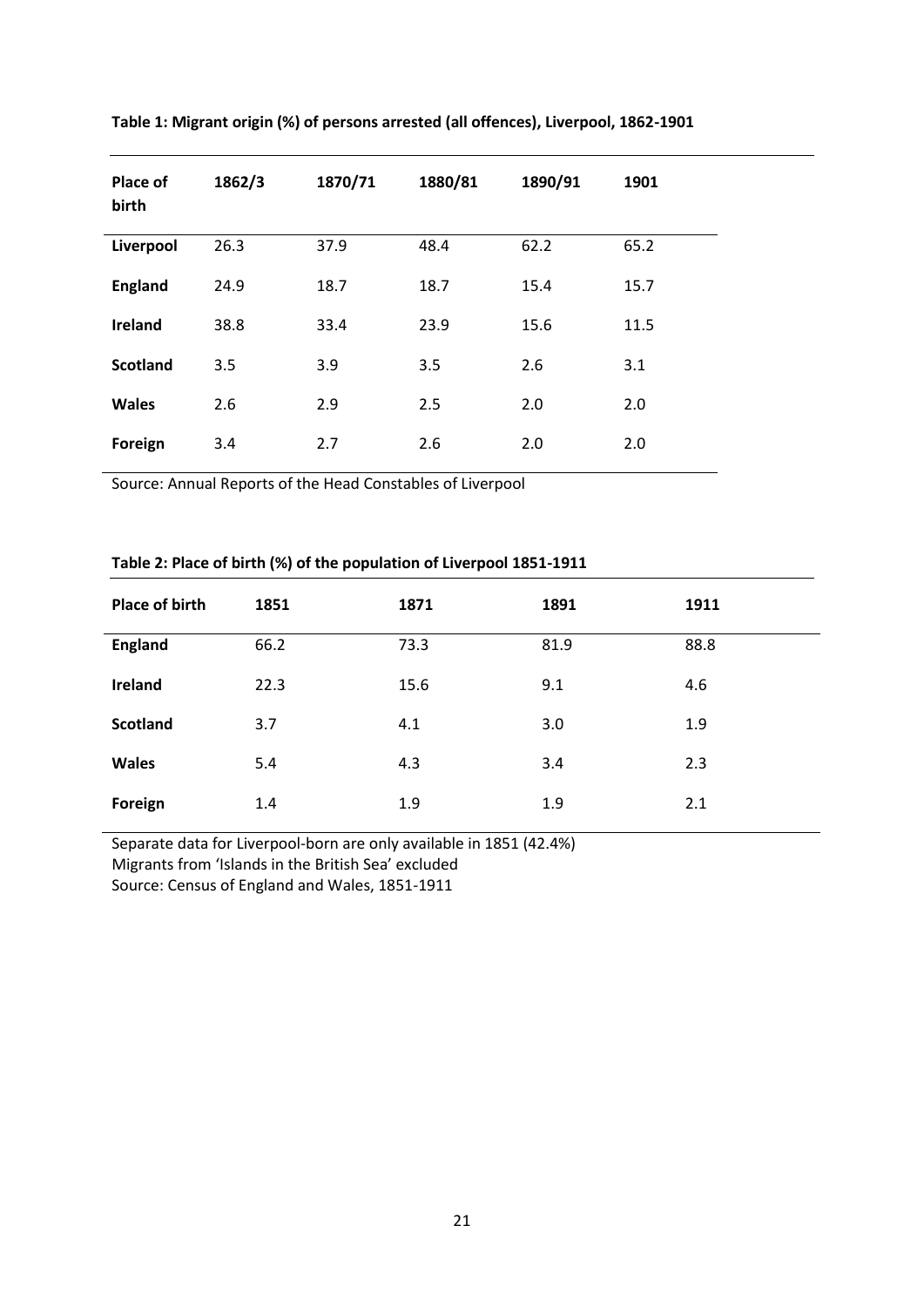|                        | 1851           | 1871 | 1891           | All  |
|------------------------|----------------|------|----------------|------|
| <b>Males newspaper</b> | 43             | 71   | 39             | 153  |
| <b>Males census</b>    | 24             | 47   | 24             | 95   |
| % linkage              | 55.8           | 66.2 | 61.5           | 62.1 |
| <b>Females paper</b>   | 14             | 44   | 14             | 72   |
| <b>Females census</b>  | $\overline{7}$ | 29   | $\overline{7}$ | 43   |
| %linkage               | 50.0           | 65.9 | 50.0           | 59.7 |
| All newspaper          | 57             | 115  | 53             | 225  |
| <b>All Census</b>      | 31             | 76   | 31             | 138  |
| % linkage              | 54.4           | 66.1 | 58.5           | 61.3 |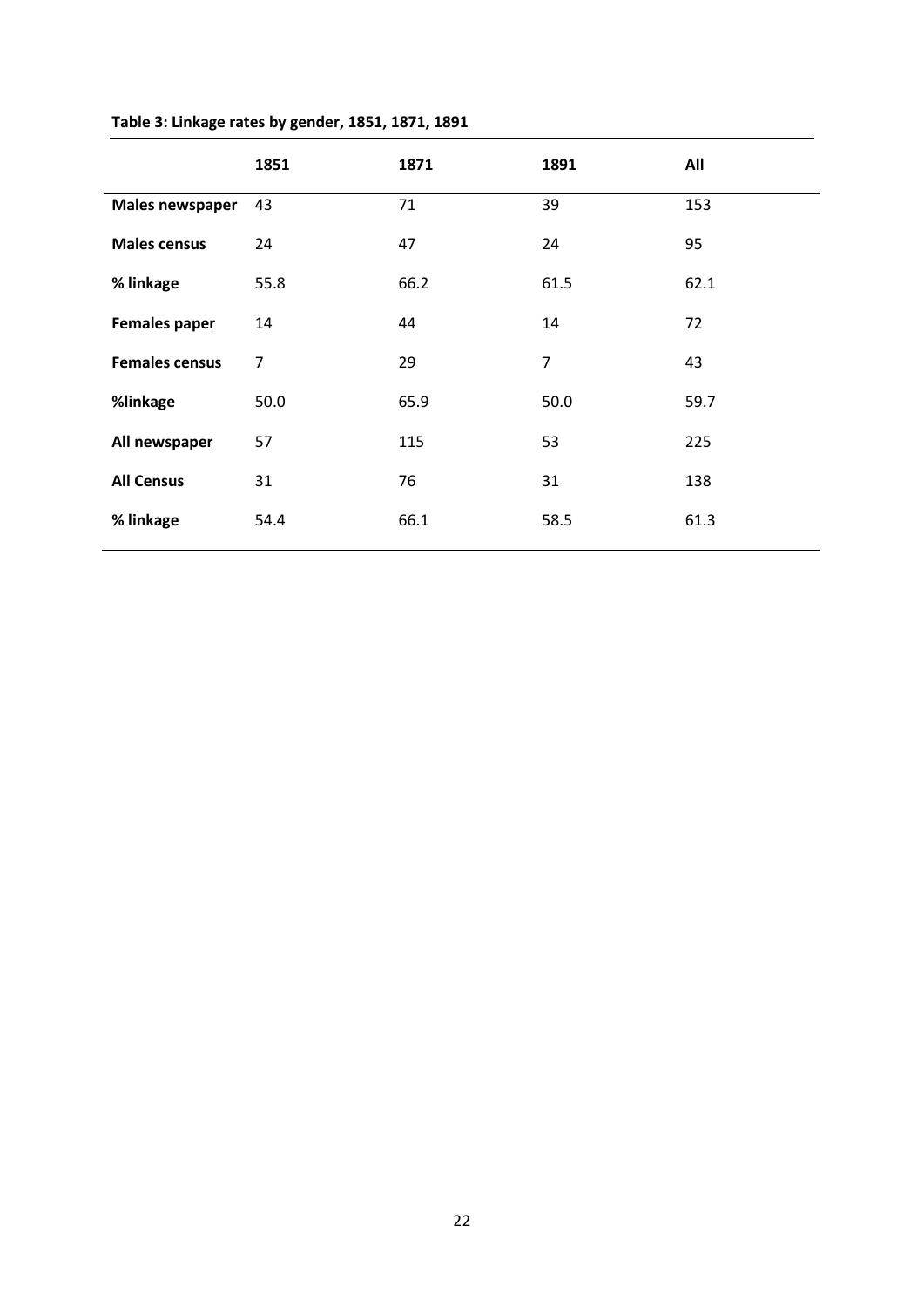| <b>Offence</b>              | 1851             | 1851             | 1871           | 1871         | 1891             | 1891         | All            | All          | <b>Total</b>   | <b>Total</b> |
|-----------------------------|------------------|------------------|----------------|--------------|------------------|--------------|----------------|--------------|----------------|--------------|
|                             |                  |                  |                |              |                  |              |                |              |                | %            |
|                             |                  |                  |                |              |                  |              |                |              |                |              |
|                             | $\circ$          | V                | $\circ$        | $\vee$       | $\circ$          | $\vee$       | O              | $\vee$       |                |              |
| <b>Trading/licencing</b>    | 25               | $\mathbf 0$      | 42             | $\mathbf{1}$ | 21               | $\mathbf 0$  | 88             | $\mathbf{1}$ | 89             | 39.6         |
| offences                    |                  |                  |                |              |                  |              |                |              |                |              |
|                             |                  |                  |                |              |                  |              |                |              |                |              |
| <b>Thefts/larcenies</b>     | $\overline{7}$   | 20               | 4              | 16           | 6                | 8            | 17             | 44           | 61             | 27.1         |
|                             |                  |                  |                |              |                  |              |                |              |                |              |
| <b>Assaults</b>             | $\overline{2}$   | $\overline{2}$   | 16             | 21           | $\pmb{0}$        | $\mathbf{1}$ | 18             | 24           | 42             | 18.7         |
| <b>Prostitution/brothel</b> | $\mathbf 0$      | $\mathbf 0$      | 8              | $\pmb{0}$    | 4                | $\mathbf 0$  | 12             | 0            | 12             | 5.3          |
|                             |                  |                  |                |              |                  |              |                |              |                |              |
| keeping                     |                  |                  |                |              |                  |              |                |              |                |              |
| <b>Cruelty to animals</b>   | $\mathbf 0$      | $\mathbf 0$      | $\mathbf{1}$   | $\pmb{0}$    | $\overline{7}$   | $\pmb{0}$    | 8              | $\pmb{0}$    | 8              | 3.6          |
|                             |                  |                  |                |              |                  |              |                |              |                |              |
| <b>Attempted suicide</b>    | $\pmb{0}$        | $\mathbf 0$      | $\overline{2}$ | $\pmb{0}$    | $\boldsymbol{0}$ | $\mathbf{1}$ | $\pmb{0}$      | 3            | 3              | 1.3          |
|                             |                  |                  |                |              |                  |              |                |              |                |              |
| Damage to property          | $\mathbf{1}$     | $\boldsymbol{0}$ | $\mathbf{1}$   | 0            | $\mathbf{1}$     | $\mathbf 0$  | 3              | 0            | 3              | 1.3          |
|                             |                  |                  |                |              |                  |              |                |              |                |              |
| <b>Other offences</b>       | $\boldsymbol{0}$ | $\mathbf 0$      | 3              | 0            | $\overline{4}$   | $\mathbf 0$  | $\overline{7}$ | 0            | $\overline{7}$ | 3.1          |
| <b>All offences</b>         | 35               | 22               | 77             | 38           | 44               | 9            | 156            | 169          | 225            | 100          |
|                             |                  |                  |                |              |                  |              |                |              |                |              |

# **Table 4: Summary of offences recorded in the Liverpool Mercury reports of the Police Courts, 1851-91**

O: Offender; V: Victim

Source: Liverpool Mercury 1851-1891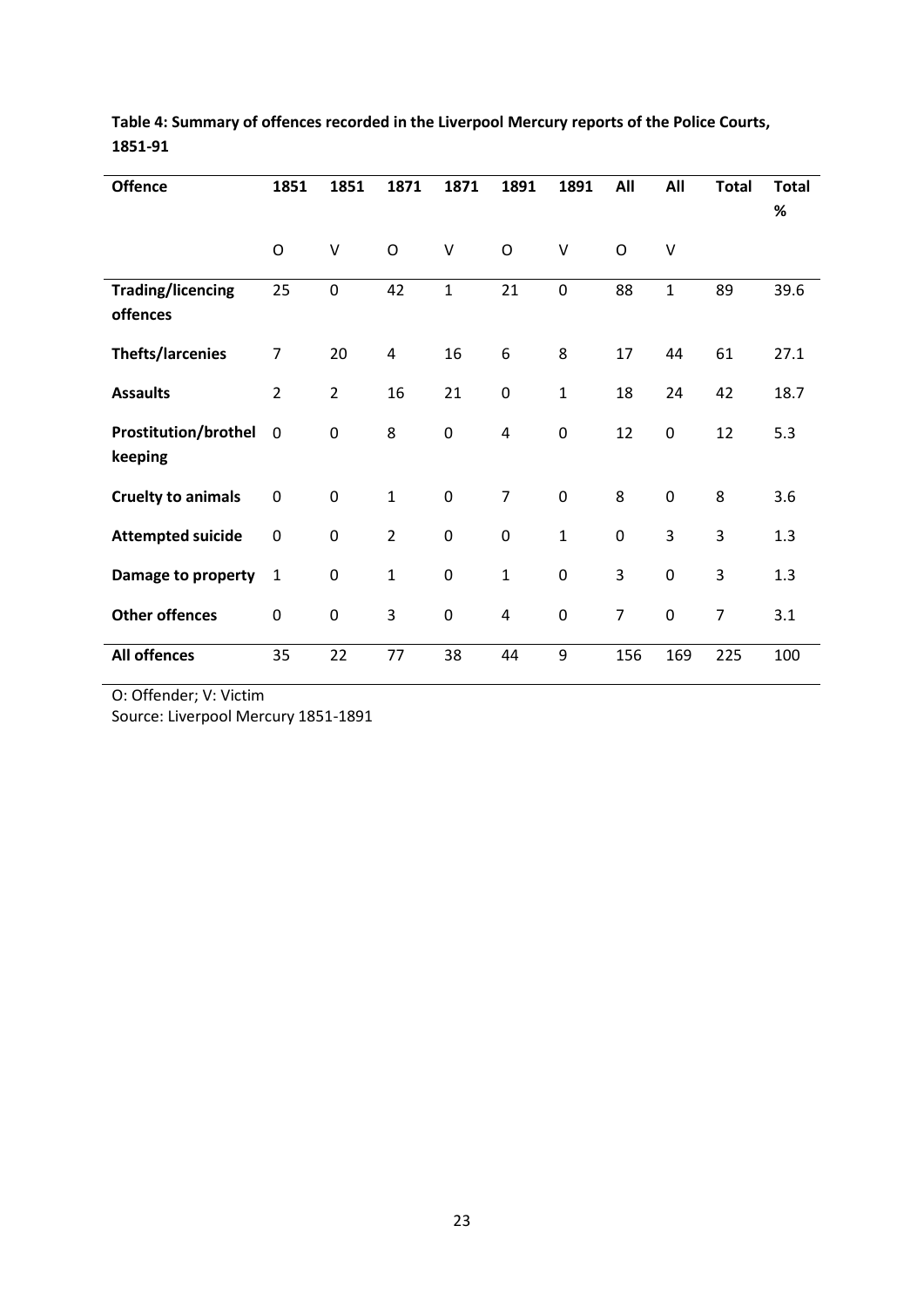| <b>Birthplace</b>         | 1851 (N)                | 1851<br>(%) | 1871 (N)       | 1871<br>(%) | 1891 (N)         | 1891<br>(%) | All (N)                 | All (%) |
|---------------------------|-------------------------|-------------|----------------|-------------|------------------|-------------|-------------------------|---------|
|                           | $\overline{4}$          | 12.9        | 24             | 31.6        | 11               | 35.5        | 39                      | 28.3    |
| Liverpool                 |                         |             |                |             |                  |             |                         |         |
| Lancashire<br>(other)     | $\overline{2}$          | 6.5         | 4              | 5.3         | 6                | 19.4        | 12                      | 8.7     |
| Yorkshire                 | $\overline{2}$          | 6.5         | 6              | 7.9         | $\overline{2}$   | 6.5         | 10                      | 7.3     |
| <b>Cheshire</b>           | $\overline{2}$          | 6.5         | $\overline{2}$ | 2.6         | $\boldsymbol{0}$ | 0.0         | 4                       | 2.9     |
| Cumbria*                  | $\mathbf{1}$            | 3.2         | $\overline{2}$ | 2.6         | $\mathbf{1}$     | 3.2         | $\overline{\mathbf{4}}$ | 2.9     |
| <b>England</b><br>(other) | $\overline{\mathbf{4}}$ | 12.9        | 9              | 11.8        | 3                | 9.7         | 16                      | 11.6    |
| Ireland                   | 9                       | 29.0        | 20             | 26.3        | 5                | 16.1        | 34                      | 24.6    |
| Wales                     | $\overline{2}$          | 6.5         | $\mathbf 1$    | 1.4         | $\pmb{0}$        | 0.0         | 3                       | 2.2     |
| <b>Scotland</b>           | 3                       | 9.7         | 6              | 7.9         | $\overline{2}$   | 6.5         | 11                      | 8.0     |
| Overseas**                | $\overline{2}$          | 6.5         | $\overline{2}$ | 2.6         | $\mathbf 1$      | 3.2         | 5                       | 3.6     |
| <b>Totals</b>             | 31                      | 100.0       | 76             | 100.0       | 31               | 100.0       | 138                     | 100.0   |

**Table 5: Birthplaces of individuals traced from newspaper Police Court reports to the census enumerators' books; Liverpool, 1851, 1871, 1891**

\*Cumberland and Westmorland

\*\*Including the Isle of Man

Source: Liverpool Mercury and Census Enumerators' Books, Liverpool, 1851, 1871, 1891.